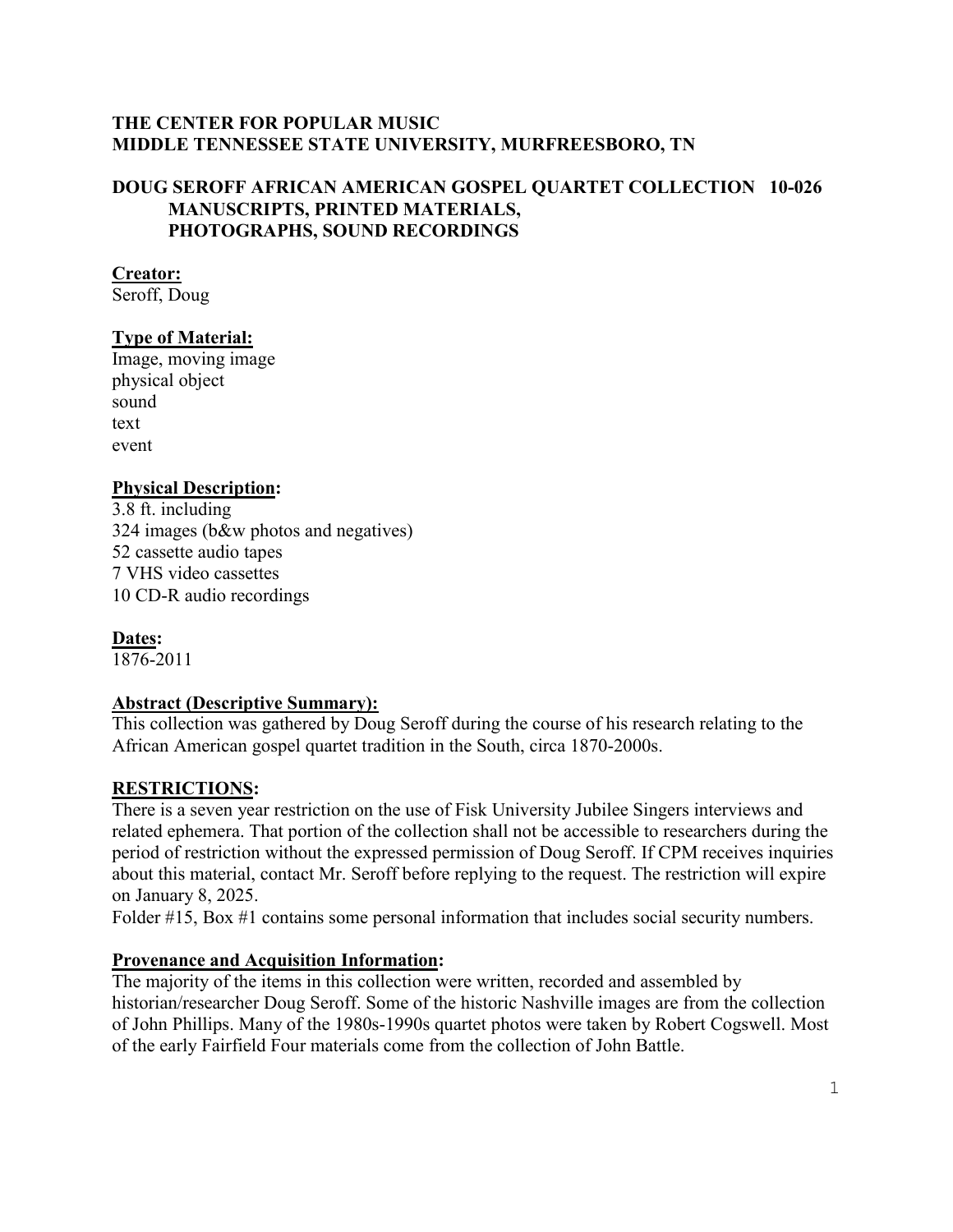### **Subject/Index Terms:**

African American gospel singers Popular music Fairfield Four Spirit of Memphis Quartet Jubilee singers Oral history transcripts Swan Silvertones

#### **Agency History/Biographical Sketch:**

Doug Seroff, born February, 21<sup>st</sup>, 1947 in Newark, NJ and currently residing in Greenbrier, TN, has been involved in recording, researching and promoting African American vernacular music since the 1970s. He has written a number of books on the subject as well as many liner notes for reissues of older music. Mr. Seroff has also been a consultant with TV and radio documentaries about the gospel quartet tradition as well as producer of gospel quartet concert events.

#### **Scope and Content:**

The collection is comprised of 3.8 linear feet of materials. 52 audio cassette tapes (circa 1980s) contain recordings of interviews, rehearsals and performances of important gospel quartets and their individual members. 10 CD-R audio discs (circa 1940s-1980s) contain similar material as well as digitized historic recordings of gospel radio performances and unissued test pressings. 7 VHS cassette video tapes (circa 1970s-1990s) contain historic clips, quartet rehearsals, performances and TV appearances. 324 images (photo prints, negatives and photocopies of negatives for which there are no prints. These photocopies identify persons in images) dating 1870s-2000s contains historic promotional, performance, formal and informal pictures of gospel quartet performers. The remainder of the collection is manuscripts, placards, notebooks and booklets. This set of materials ranges from personal datebooks and notebooks from John Battle (Fairfield Four) as well as interview transcriptions (transcriptions for all recorded interviews in collection as well interviews not preserved in audio) not, historic newspaper articles, ticket stubs, business cards, performance programs and booklets, obituaries, correspondence etc. The collection remains in the organizational scheme as presented by Mr. Seroff.

#### **Series Description:**

Box #1 Gospel quartets of Tennessee Box #2 Nashville/Memphis gospel quartets Box #3 Audio and video recordings of Tennessee gospel quartets Box #4 John Battle/Fairfield Four notebooks Box # 5 Fisk material (restricted)

#### **Collection Contents (Folder/Box List):**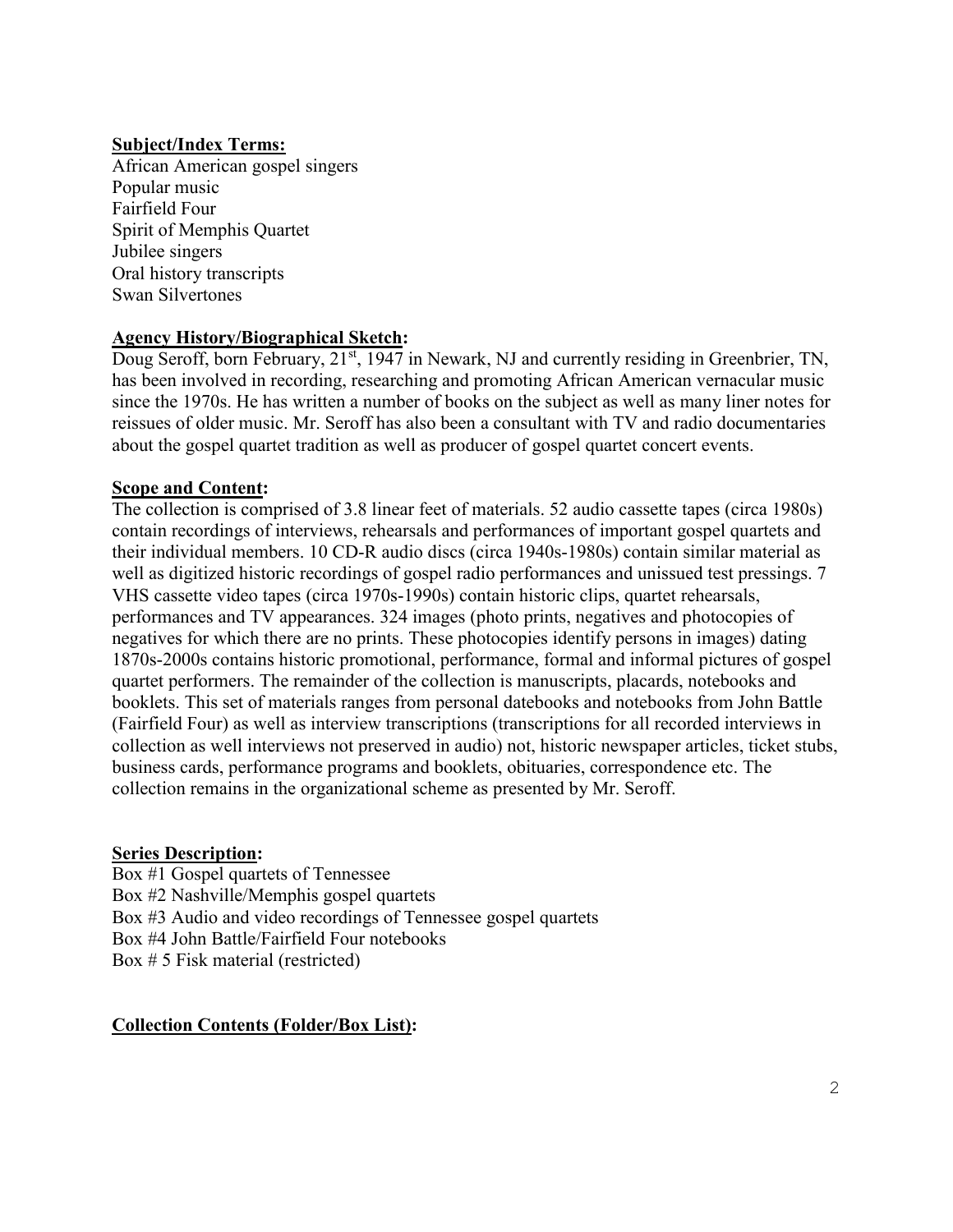## *Box 1*

(folders 1-4 in Fisk restricted box)

#### **Box 1: Folder #5** "Obituaries-Memphis incl. Spirit of Memphis"

Obituaries and funeral programs for gospel singers spanning the 1980s-90s with particular focus on former members of the Spirit of Memphis gospel quartet.

**Folder #6** "Memphis Miscellaneous Commemorative Booklets"

Collection of 3 booklets spanning the 1980s-90s with historical, musical and biographical information about the gospel groups The Pattersonaires and the Harps of Melody. There is also a booklet for "Observe Willie L Gordon Night". Gordon was the organizer of the Pattersonaires.

**Folder #7** "Memphis Miscellaneous"

Collection of materials spanning-1950s-2000s relating to gospel singing groups and individuals from the Memphis, TN area. Folder contains event ticket stubs, program notes/reviews by Doug Seroff, newspaper articles, personal correspondence/Christmas cards, photocopies of radio station bulletins (WDIA) and local magazine articles.

**Folder #8** "Miscellaneous-Spirit of Memphis"

Collection of materials spanning 1960s-2000s relating to the Spirit of Memphis Quartet. Folder contains ticket stubs, photocopied newspaper articles, posters for anniversary performances, list of current and former members of the Spirit of Memphis, correspondence to and from Mr. Seroff and his notes regarding the Spirit of Memphis Quartet's 50<sup>th</sup> anniversary program in 1980.

#### **Folder #9** "Memphis Gospel Quartet Interviews (Various groups)"

Transcriptions of in-person and phone interviews with Memphis quartet singers conducted by Doug Seroff in the 1970s-1980s. Contains detailed information on quartet personnel, histories, repertoire, performance and practice techniques, recording, radio appearances, etc.

**Interview transcripts include:** Nathaniel Peck-1/31/81, 4/28/81 Grover Blake-4/23/81 Julia Anderson Todd, Tommie Todd 2/1/81 Mary L. Thomas, Doris Jean Gary 2/3/83 Nina Jai Daugherty 5/7/81, 5/12/81 Jack Franklin 4/25/81, 8/79

#### **Folder #10** "Spirit of Memphis oral histories"

Transcriptions of in-person interviews with members of the Spirit of Memphis Quartet conducted by Doug Seroff in the 1970s-1980s. Contains detailed information on the quartet's personnel, history, performances, recordings, radio performances, instrumentation etc. **Interview transcripts include:**

Robert Reed 6/79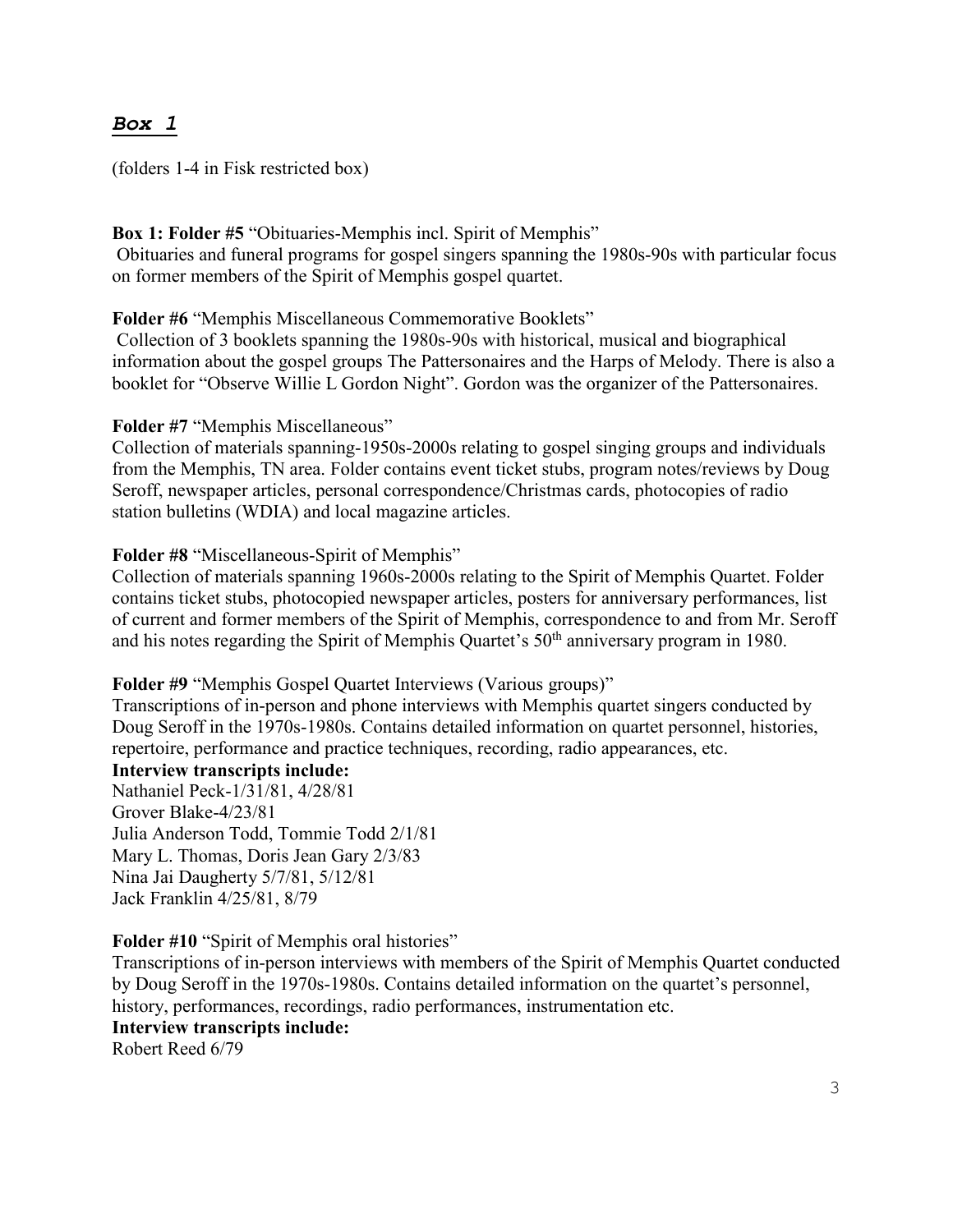Essie Wade 4/24/81, 4/26/81 Jet Bledsoe 1/31/81 Earl Malone 8/5/79 Robert Reed and Earl Malone 10/11/80

**Folder # 11** (in Fisk restricted box)

### **Box 1: Folder #12** "Fairfield Four programs and advertising"

Folder contains programs, ticket stubs and announcements spanning 1980s-1990s for a variety of events (festivals, lectures, concert series etc) that featured the Fairfield Four. Some of the program sheets contain notes by Mr. Seroff about songs performed by the group at the event.

#### **Folder #13** "Fairfield Four-Obsequies & Obituaries"

Folder contains funeral programs and obituaries for Fairfield Four members spanning 1990s-2000s. Some programs contain detailed notes by Mr. Seroff about the funerals (attendance, singers, songs etc) maps of grave locations and copy of John Battle's birth certificate.

#### **Folder #14** "Fairfield Four Miscellaneous"

Folder contains personal correspondence to Mr. Seroff, ticket stubs, event announcements, brochures, Mr. Seroff's performance notes/reviews, 1980s era history and biographies, copies of newspaper articles/announcements all relating to the Fairfield Four spanning 1940s-1990s.

#### **Folder #15** "Nashville Miscellaneous"

Folder contains material relating to gospel quartets in Nashville, 1980s-2000s. Collection includes quartet business cards, Mr. Seroff's notes for his 1988 presentation at the Conference of Afro-American Culture and History, newspaper clippings, press releases, Mr. Seroff's performance reviews, and interview report forms (Privacy issues. Forms contain social security numbers) and research notes, quartet anniversary programs etc.

#### **Folder #16** "Fairfield Four Clippings"

Folder contains original and copied newspaper and magazine clippings related to the Fairfield Four 1980's-1990s.

#### **Folder #17** "Fairfield Four Interviews"

Folder contains transcriptions of interviews of Fairfield Four members by Doug Seroff spanning 1970s-2000s. Also contains release/permission note from Isaac Freeman.

**Interview transcripts include:**

James Hill, Isaac Freeman 5/9-10/1988 (Gospel Arts Day) Robert Hamlett 2/18/88 Harold Carrethers/Caruthers 4/10/88, 7/6/82, 7/5/82 Willie Love 5/16/82, 6/2/82 Wilson "Lit" Waters 3/7/88 Isaac "Dickie" Freeman 8/25/06, 9/30/06, 5/16/82, 7/18/80 Fairfield Four (McCrary, Freeman, Love, Hill) 10/11/80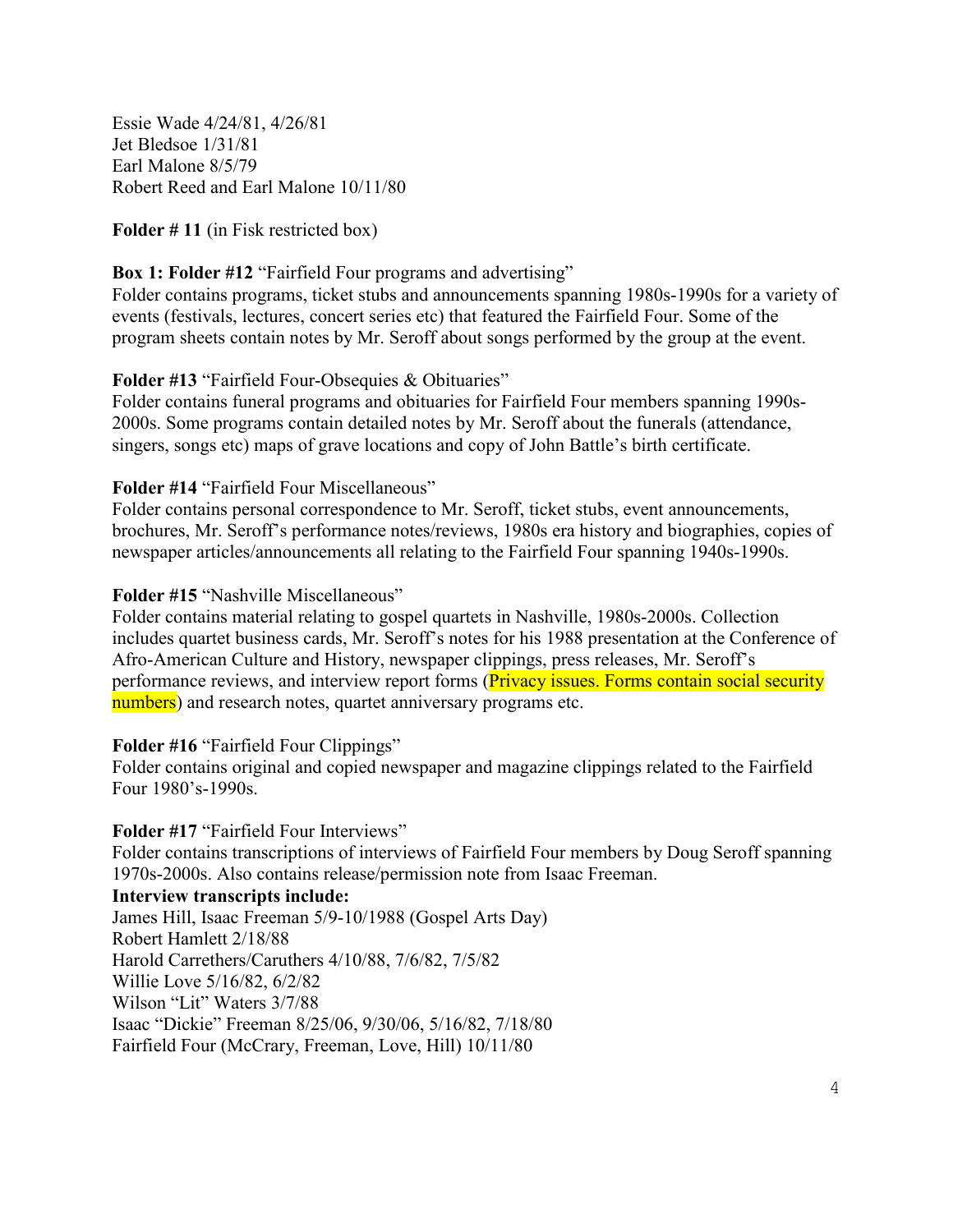James Hill 5/4/82, 5/4/88 Rev. Sam McCrary late 1977

**Folder #18** "Hebb Family/Bobby Hebb File-Includes transcript of interview with Helen Hebb" Folder contains material spanning 1960s-2000s relating to the Hebb Family collected by Doug Seroff. Collection includes Helen Hebb interview transcription, Mr. Seroff's research notes and event reviews/notes, newspaper clippings (original and photocopies), ticket stubs etc.

# **Interview transcripts include:**

Helen Hebb 4/30/88

**Box 1: Folder #19** (in Fisk restricted box)

**Folder #20** "Nashville Gospel Quartet Interviews-Various"

Folder contains transcripts of in-person and telephone interviews conducted by Doug Seroff circa 1970s-1980s. Interview subjects include members of the Fireside Singers, Zion Harmonizers, Sons of Glory, Voices of Nashville, The Relief Four, Harps of Zion etc. Also includes an interesting interview with Wesley Copeland that has information about African American string band music in the Nashville area.

#### **Interview transcripts include:**

Fireside Singers 4/12/88, 2/17/86 Thomas Gilbert 7/6/82, 4/16/88, 6/7/82 Wesley Copeland and Mamie Wells 3/8/88 William Burney, Sandis Cooper, Joseph Thompson 4/18/88 Willie Love, Tom Smith, John Phillips 4/30/83 John Phillips 3/10/88 Rev. Morgan Babb 3/5/86 Doris Gill 4/23/88 Delton Manley 6/8/88 Rev. O. D. Travis 12/19/78 Rev. F.M. Spence 12/12/78

**Interview tapes cassette tapes (38 tapes in box #1**) (Tapes missing in order are in Fisk restricted box 5)

3-Interview with Wilson "Lit" Waters, March 7, 1988 90min 4-Fireside Singers Interview April 12, 1988 90min 5-Harold Caruthers 7/5/82 90min 6- (Side 1)Nathaniel Peck-April,1981 (Side 2) Essie Wade- April, 1981 90min 7-(Side 1)Nathaniel Peck 1-31-81 (Side 2) Jet Bledsoe 1/31/81 90min

12-Thomas Gilbert Interviews April 22, 1988 both sides 90min 13-Thomas Gilbert 6/7/82 90min

16-(Side 1)Harold Caruthers 6/6/82 (Side 2) Bill Woodruff/Willie Love-6/2/82 90min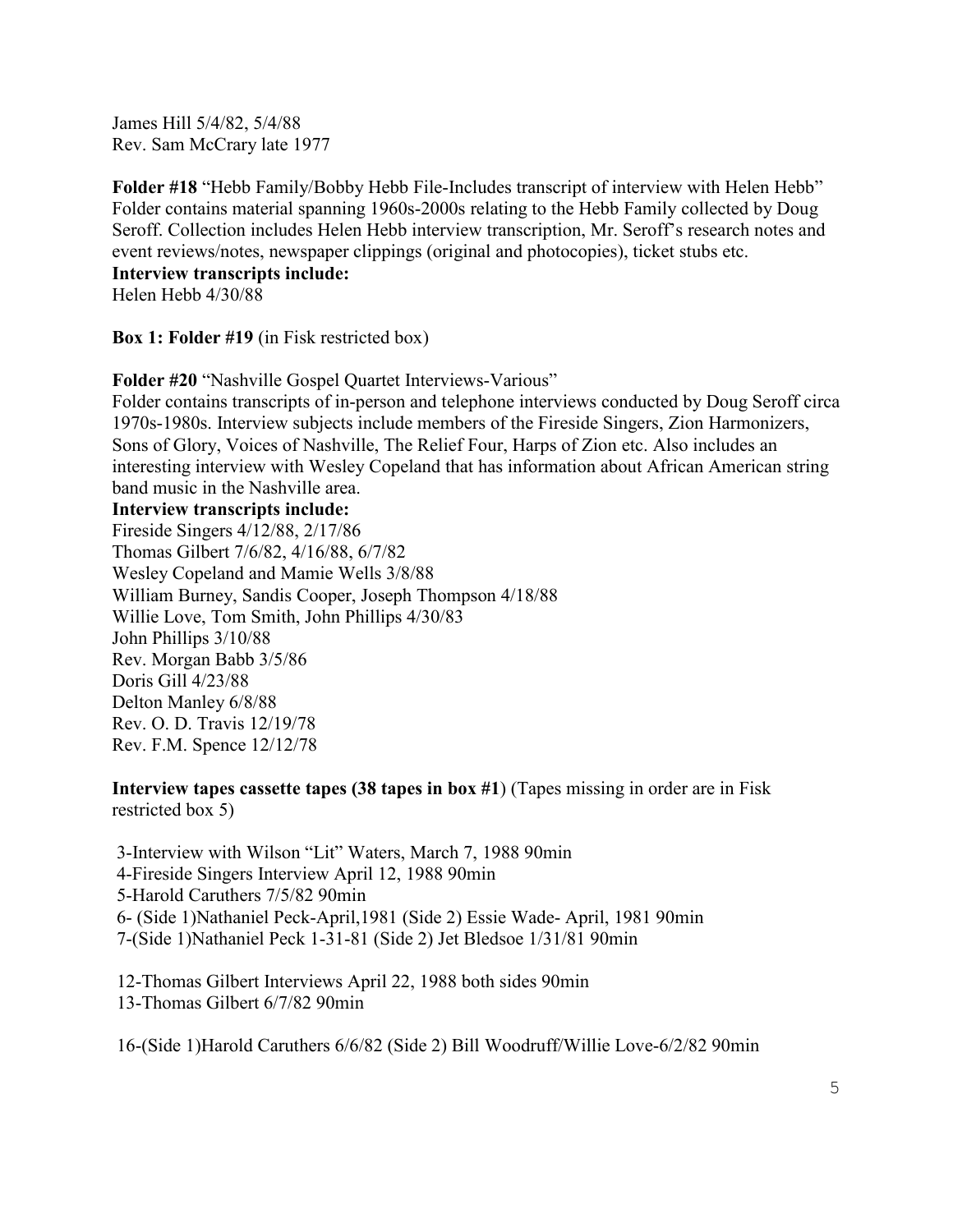17-Harold Caruthers April 10 1988 90min 18-Henry Jack Franklin 90min 19-Willie Love, Tom Smith, John Phillips 5/1/83 90min 20-Interview w/ Wesley Copeland, Mamie Hall, Nashville March 7, 1988 -side only- 90min 21-Robert Reed interview June 1979 60min

23-(Side A) ACP George Rooks 11/27/82 (Side B) Doris Jean Gary & Mary Thomas 60min 24-(Side 1) Sam Johnson 6/30/83 (Side B) Nathaniel Dickerson 9/26/83 25-April 18th, 1988 Interviews with Billy Burney, Sanders Cooper & Joe Thompson 90min 26-Doris Gill interview 4/24/88 90min

28-Delton Manly June 8, 1988 90min

30-James Hill interview May 4, 1988 60min 31-Helen Hebb interview (both sides) 4/30/88 90min 32-Julia Anderson Todd and Tommie Todd 90min

35-John Phillips interview Nashville March 10<sup>th</sup>, 1988 90min 36-W. Lawrence Richardson 4/7/82 Richardson #2 60min 37-Grover Blake 1/31/81 90min 38-Robert Hamlett interview 2/18/88 90min

# *Box 2*

**Folder #1** "Photos, Performance placard"

Folder contains large photograph of reunited Fairfield Four for Jefferson County Quartet Reunion, 1980, contact sheet of images shot by Robert Cogswell of gospel singers, large photo of Claude Jeter of Swan Silvertones and performance placard for the Southernaires female quartet of Murfreesboro and Fairfield Four quartet. (Circa early 1940s)

**Folder #2** "Documentation and Inventories of Material Previously Deposited in Libraries and Archives by Doug Seroff"

Folder includes a list of materials from Doug Seroff's collection that were microfilmed by the Tennessee State Archive (this is also a detailed list of items in the Battle collection). Also includes paperwork for donation of materials to the Nashville Public Library, Hogan Jazz Archive and Archive of Alabama Folk Culture.

**Folder #3** "The Nashville Globe-Folder #1"

This folder contains a large selection music-related materials copied from microfilms of the newspaper The Nashville Globe. Mr. Seroff has created an index of the materials in this collection for the years 1907-1910. There is also a set of notes regarding Mr Seroff's review of this material making note of highlights from the newspaper articles. Important sections of text are often highlighted.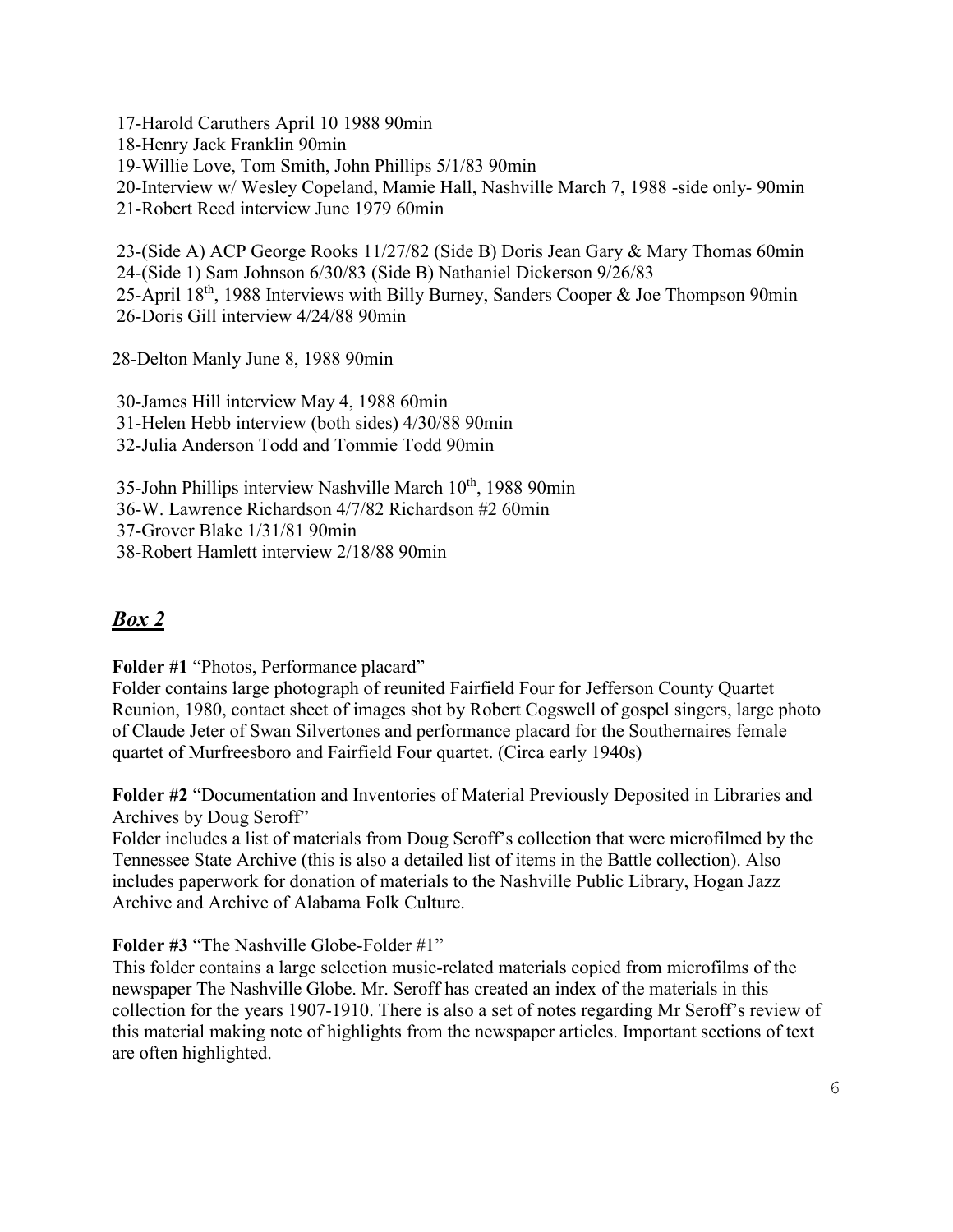#### **Folder #4** "The Nashville Globe-Folder #2"

This folder contains a large selection music-related materials copied from microfilms of the newspaper The Nashville Globe. Mr. Seroff has created an index of the materials in this collection for the years 1907-1913. There is also a set of notes regarding Mr Seroff's review of this material making note of highlights from the newspaper articles. Important sections of text are often highlighted.

#### **Folder #5** "The Nashville Globe-Folder #3 (1917)"

This folder contains a large selection music-related materials copied from microfilms of the newspaper The Nashville Globe. Mr. Seroff has created an index of the materials in this collection for the year 1917. There is also a set of notes regarding Mr. Seroff's review of this material making note of highlights from the newspaper articles. Important sections of text are often highlighted.

#### **Folder #6** "The Nashville Globe-Folder #4 (1918)"

This folder contains a large selection music-related materials copied from microfilms of the newspaper The Nashville Globe. Mr. Seroff has created an index of the materials in this collection for the year 1918. There is also a set of notes regarding Mr. Seroff's review of this material making note of highlights from the newspaper articles. Important sections of text are often highlighted.

#### **Folder #7** "The Nashville Globe-Folder #5"

This folder contains a large selection music-related materials copied from microfilms of the newspaper The Nashville Globe. Mr. Seroff has created an index of the materials in this collection for the year 1946 although there are materials in the collection dated 1939/40. There is also a set of notes regarding Mr. Seroff's review of this material making note of highlights from the newspaper articles. Important sections of text are often highlighted.

#### **Folder #8** "The Memphis World review-folder #1"

This folder contains a large selection music-related materials copied from microfilms of the newspaper The Memphis World. Mr. Seroff notes that Mr. Lynn Abbott reviewed the microfilm and has created the index of the materials in this collection for the years 1931-32, 1943-49 and some of 1950-53. Important sections of text are often highlighted.

#### **Folder #9** "The Memphis World review-Folder #2"

This folder contains a large selection music-related materials copied from microfilms of the newspaper The Memphis World. Mr. Seroff notes that Mr. Lynn Abbott reviewed the microfilm and has created the index of the materials in this folder. The index for this material is in the previous folder. Collection spans 1948-1960. Important sections of text are often highlighted.

#### **Folder #10** "Photos: Nashville groups-Ross Brothers, Skylarks, Watson Grove Gospel Singers, Mme. L.M. Wilson.

*Separate folders for each group*. *Skylarks (4 photos, 3 4x5 negatives)*: Contains glossy promotional photos with singer's names on back. Also contains three envelopes with 4x5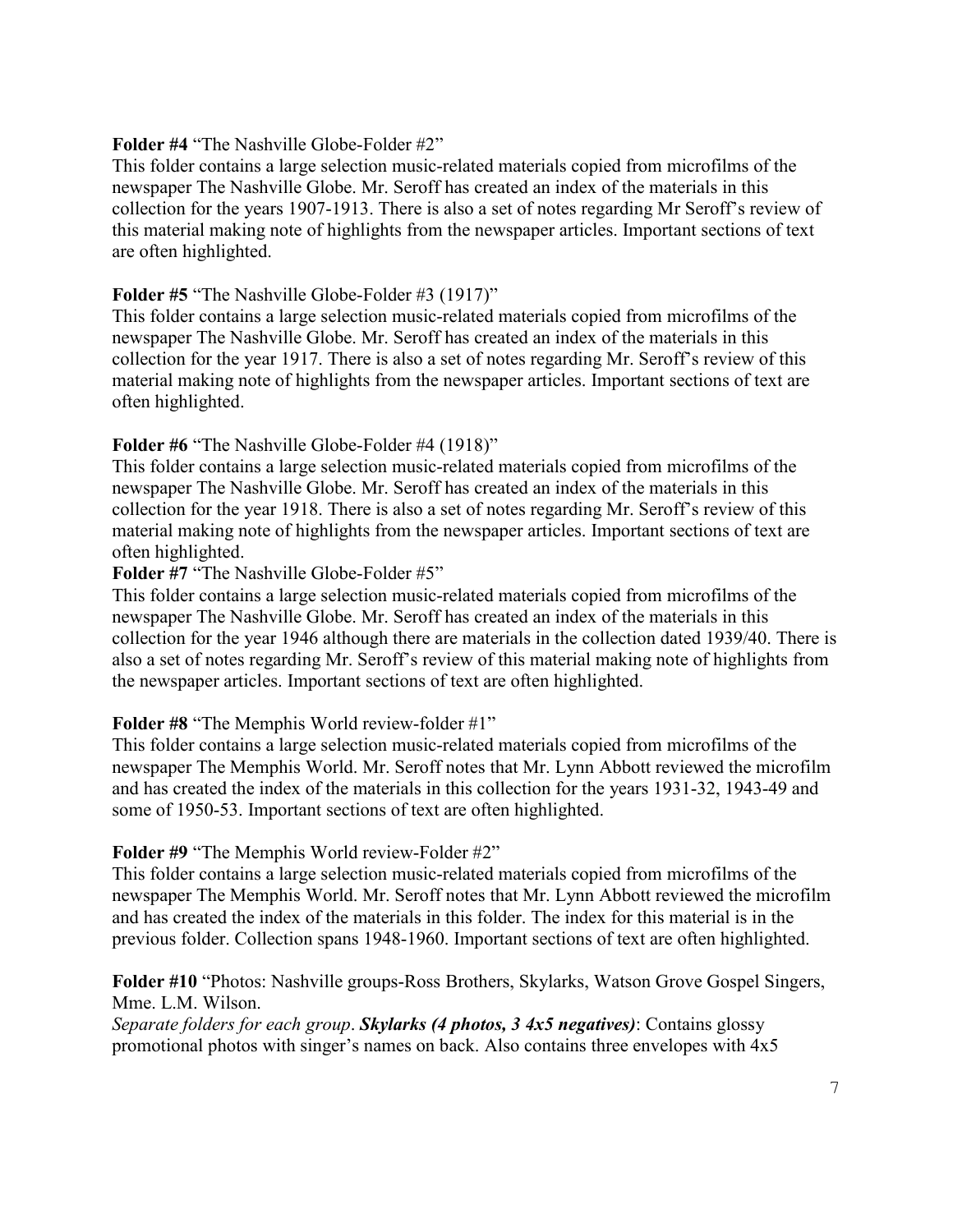negatives of the promotional photos. *Madame L.M. Wilson (2 photos)*: Two photos of Mme Wilson. *Watson Grove Gospel Singers*: One image on folded paper (from magazine?). *Ross Brother (2 photos)s*: Two photographs of the original (circa 1960s), damaged photograph from the John Phillips collection. Singer's names noted on back of photo. **Total of 9 images. 8 photos, 1 magazine image. Also includes 3 negatives in this folder.**

**Folder #11** "Photos: Nashville Gospel Groups-Fireside Singers/Fairfield Four Juniors, Gospel Tones, Hall Harmonizers, Harmony Kings, Rev Odie Hoover

 *Separate folders for each group*. *Fireside Singers/Fairfield Four Juniors (3 photos, 1 4x5 negative*): Contains business card, 4x5 negative in envelope of promotional photo, photographs and copies of photographs. Singers named on back of photo. *Gospel Tones (1 photo)*: Contains one glossy promotional photo with names of singers on the back. Rev *Odie Hoover Jr. (1 placard image)*: One single small cardboard placard (circa 1940s-50s?) with phone and address of singer. *Harmony Kings (1image)*: One photo on cardboard (from poster/placard?) singers names noted on back. *Hall Harmonizers (2 photos)*: Two photographs of the same original photo held in the John Phillips collection. Singers names noted on back. Folder also contains one set of negatives dated 5/9/88 of shots of singers taken by Robert Cogswell for the TN Arts Commission. **Total of 8 images. 6 photographs, 2 images. Also includes 1 negative and one folder with a full roll of 35mm negatives.**

**Folder #12** "Photos: Nashville Groups. Gospel Stirrers, Nashville Jubilee Singers, Princely Players, 1989 Gospel Arts Day Reunion Quartet, Voices of Nashville/Voices of Love" *1989 Gospel Arts Day Reunion Quartet (17 photos):* Series of photographs taken by Robert Cogswell of singers posing and performing. One photo has the singers identified on the reverse side. *Princely Players (5 photos):* Series of photographs taken by Robert Cogswell of singers performing at the 1989 Gospel Arts Day. One photo has the singers identified on the reverse side. *Voices of Nashville/Voices of Love (5 photos):* Two photos are copies of images of the Voices of Nashville (circa 1950s) from the collection of John Phillips. Singers identified on reverse side. Two 8 1/2x 11" promotional photos (circa 1980s) of the Voices of Nashville with singers identified on reverse side. 1 Performance photo of the Voices of Love (1995) taken by Robert Cogswell. Singers identified on reverse side. *Gospel Stirrers (2 photos):* Two photos are copies of images of the Gospel Stirrers of Nashville (circa 1970s) from the collection of John Phillips. Singers identified on reverse side. **Total of 32 photos in this folder.**

**Folder # 13** "Photos: Misc Nashville Groups-Bright Star Harmonizers, Chimes of Canaan, Israelite Travelers, Silvertone Mixed Quartet of Nashville, CBS (McCrary), The Psalms" *The Psalms (1 photo):* The photo is a promotional shot of the Psalms quartet of Nashville (circa 1970s) from the collection of John Phillips. Singers identified on reverse side. *CBS (McCrary) (13 photos):* CBS stands for "Cousins, Brothers and Sisters" (group was formed of relatives of Rev. Sam McCrary). Series of photographs (circa 1980s-1990s) taken by Robert Cogswell of singers posing and performing. Some photos have the singers identified on the reverse side. *Israelite Travelers (1 photo):* Promotional photo of the group (circa 1950s) with singers identified on the back side. *Chimes of Canaan (7 photos):* These promotional photos of the group are copies of images of the Chimes of Canaan (circa 1950s-1970s) from the collection of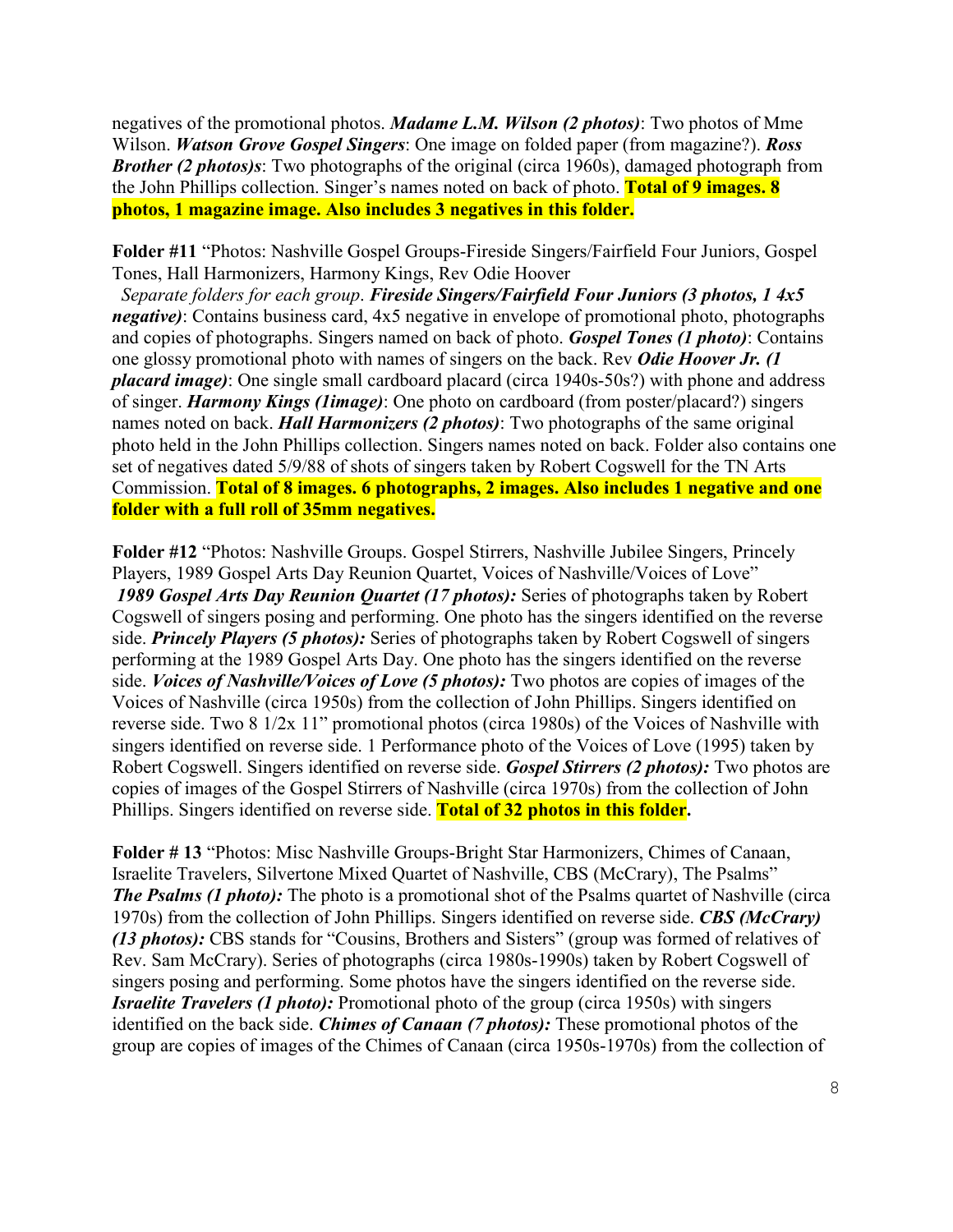John Phillips. Singers identified on reverse side. *Bright Star Harmonizers (1 image):* One single cardboard promotional image (circa 1940s?) of the group with names of singers, manager and telephone contact information. *Silvertone Mixed Quartet of Nashville (1 image):* One single cardboard promotional image (circa early 1940s) of the group with names of members and mailing address contact information. **Total of 24 images in this folder.**

#### **Folder #14** "Spirit of Memphis photos"

*Spirit of Memphis Quartet photo negatives (9 negatives):* Negatives of photos of the quartet. *Spirit of Memphis Quartet #1 (25 photos):* Photos of the group in performance and casual settings (circa 1980s-2000s). One grouping of performance photos also has the 35mm negatives included in the collection (photo credit-Cheryl Evans Thurber). Also contained are photographs of older (1930s) promotional images. Many of the images have names of singers on the reverse side. *Spirit of Memphis Quartet photos #2 (21 photos, 3 photocopies)* Contains group and individual performance and promotional photos of the singers along with other important Memphis personalities (B.B. King, WDIA DJs Ford Nelson and Nat Williams, boxer Jersey Joe Walcott) circa 1940s-1990s. Folder also includes a number of original 8x10 promotional glossies for the group circa 1950s. Many of the photos include singer's names on the backside. The folders also contain three photocopies of photographs of group and individual members of the quartet. Some photos appear to be originals while others seem to be photo reproductions. **Total of 58 images in this folder.**

**Folder #15** "Photos: Memphis Gospel Groups-Gospel Writers, Songbirds of the South/Gospel Writer Girls, M.N. Gospel Singers, Sunset Travelers".

*Gospel Writers (1 photo, 2 photocopies):* Promotional images of the group circa 1930s-1960s with member's names included. *Songbirds of the South/Gospel Writer Junior Girls (3 photos, 4 negatives, 1 placard):* Promotional images of the group circa 1950s. The photos are photographic copies of the original images (negatives are included). There is one original cardboard promotional photo of the group. Singers are identified on the backside of the photos. *Sunset Travelers (3 photos, 1 negative):* Promotional images of the group circa 1950s. Two photos are photographic copies of the original images and one 8x10 appears to be an original copy. (Negative is of this image) *M.N. Gospel Singers of Memphis (1 photo):* Contains one photographic copy of original image of promotional photo circa late 1940s. Singer's names are listed on photo. **Total of 15 images in this folder.**

**Folder #16** "Photos: Memphis Gospel Groups-Brewsteraires, Dixie Nightingales, Harps of Melody/Golden Stars, Pattersonaires, Silvertone Gospel Singers, Southern Wonders, Zion Hill Spirituals"

*Brewsteraires (1 photo, 1 negative):* Promotional photo of the group (circa 1965) with names of members on back. Negative is for this image. *Dixie Nightingales (1 photocopy of image on negative for which photo print does not exist):* Promotional photo of the group (circa 1960s) with names of members on front. *Zion Hill Spirituals (1 cardboard image):* Appears to be an original (circa 1950s-1960s) cardboard promotional photo of the group. No names are included. *Southern Wonders Religious Singers (2 negatives, 1 performance poster, 4 photographs, 1 photocopy of image on negative for which photo print does not exist):* Folder contains original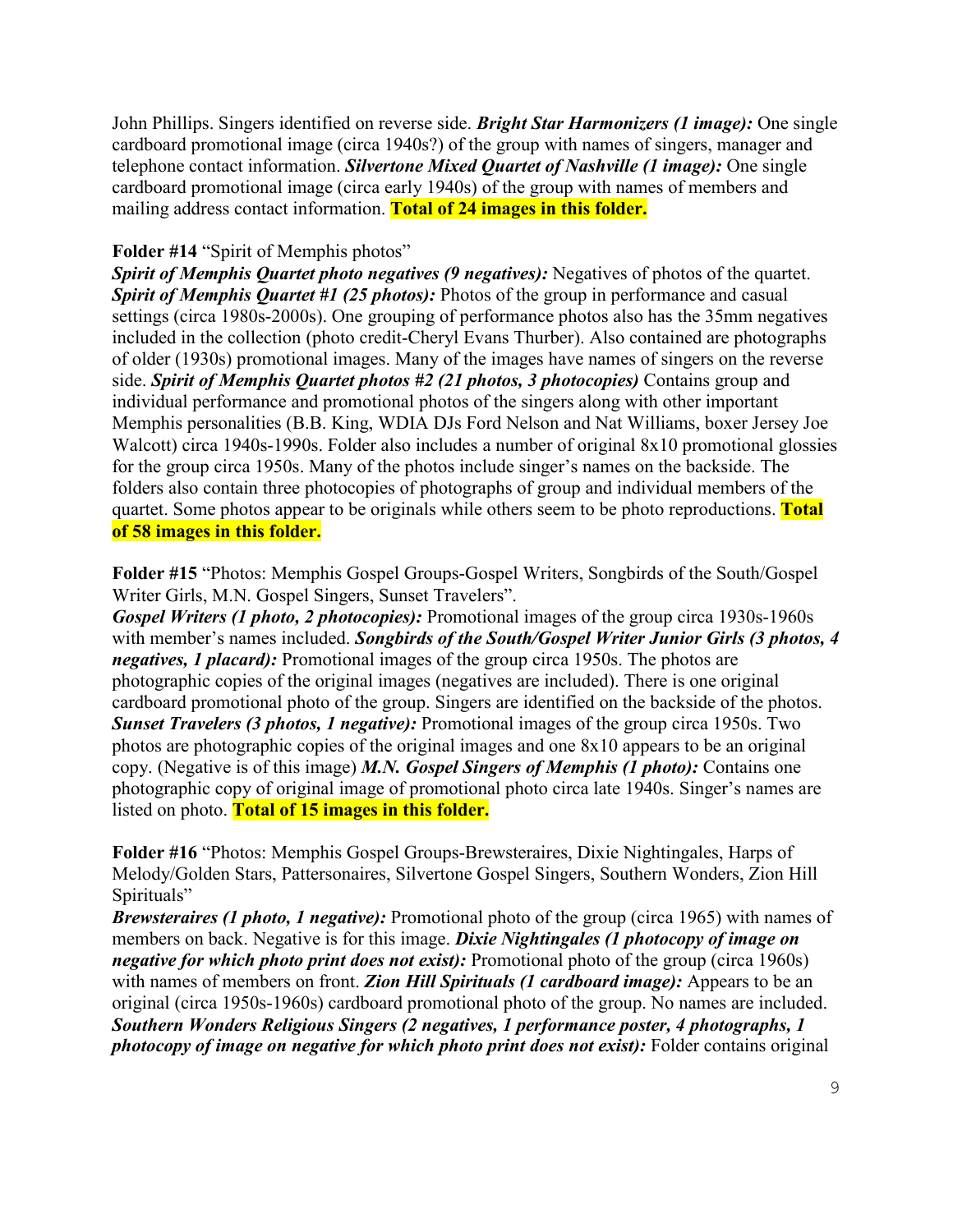performance poster (1979), four (circa 1940s-1950s) promotional photos, one photocopy of promotional photograph and two negatives for included images. *Silvertone Gospel Singers female group (1 photograph)*: Includes one photographic copy of original promotional photo of the singers. *Harps of Melody (2 photographs):* Photographic copies of promotional photos of the group (circa 1945) with names of members on back. *Pattersonaires (1 negative, 2 photographs):* One photo is a group shot circa 1957 the second photo shows two men in radio studio. Negative is for group image. Names included on back of images. **Total of 18 images in this folder.**

**Folder # 17** "Photos: Tennessee Gospel Groups-Dixieland Singers of Jackson, Dixie Travelers of Dickson, Harps of Zion Quartet of Murfreesboro, Major Harmonizers of Springfield, Southernaires Gospel Singers of Murfreesboro, Swan Silvertones of Knoxville" *Various Tennessee Gospel Groups (3 photos):* Photographic copies of originals held in the John Phillips collection. Subjects are the Major Harmonizers, Dixie-Land Singers of Jackson, TN, and the Dixie Travelers of Dickson, TN. *Southernaires Gospel Singers of Murfreesboro, TN female group (1 cardboard placard):* Folder contains one original placard for the group with singer's names and contact information included. *Swan Silvertones (1 photocopy, 1 promotional sheet, 3 photographs):* Folder contains one photocopy of early (1930s-1940s) photo of the group, Specialty Records promotional handout with photo and biographical information, performance photo, promo photo and informal shot of Rev Dewey Young. *Harps of Zion Quartet of Murfreesboro, TN female group (1 image):* Contains one image of the quartet (circa 1940) **Total of 9 images in this folder.**

**Folder # 18** "Fisk Photos also Mrs. James A. Myers' Famous Jubilee Singers" Envelope *Mrs. James A Myers photos #1 (3 photos, 1 4x5 negative):* Personal photos featuring Mrs. James A Myers and others in Germany circa 1920s-1930s. Individuals are named on the back with post-it notes and the photos also have original pencil captions on back. Also contains 1 4x5 negative. Envelope *Mrs. James A Myers and Famous Jubilee Singers #2 (30 photos):* Photo set (circa 1919-1980s) of Mrs. James A Myers and the Famous Jubilee Singers. Contains promotional, performance, travel (trip to India) related images. Many photos have captions and identification on back sides. Folder *Mrs. James A Myers and Famous Jubilee Singers #3 (13 photos):* Wide variety of large photos (circa 1871-1980s) and original promotional photos that feature the Original Fisk Jubilee Singers/Club, The Jubilee Singers, and various offshoots. Also contains photo reproductions of performance posters from the U.S. and Swedish tour (1895) and various images of Dr. Rawn Spearman. **Total of 47 images in this folder.**

#### **Folder #19** "Fairfield Four-photos and placards"

Envelope *Fairfield Four Photo Negatives (31 negatives-14@ 4x5, 17@ 35mm):* Envelope contains negative images of the Fairfield Four (circa 1930s-1980s). Envelope *Fairfield Four Photos #1 (11 photos):* Contains snapshots of the Fairfield Four (circa 1980s-1990s). Mostly casual images but also contains Grammy Award ceremony and history conference shots. Names of singers and photographer credits included on back sides of photos. Envelope *Fairfield Four Photos* #2 (17 *photos*): Photo set of the Fairfield Four (circa 1980s) with singers names and photo credits on the back sides of photos. Majority of shots are of performances but also contains photo of John Battle's gravesite, Fairfield Church, early Fairfield Four record. Folder *Fairfield*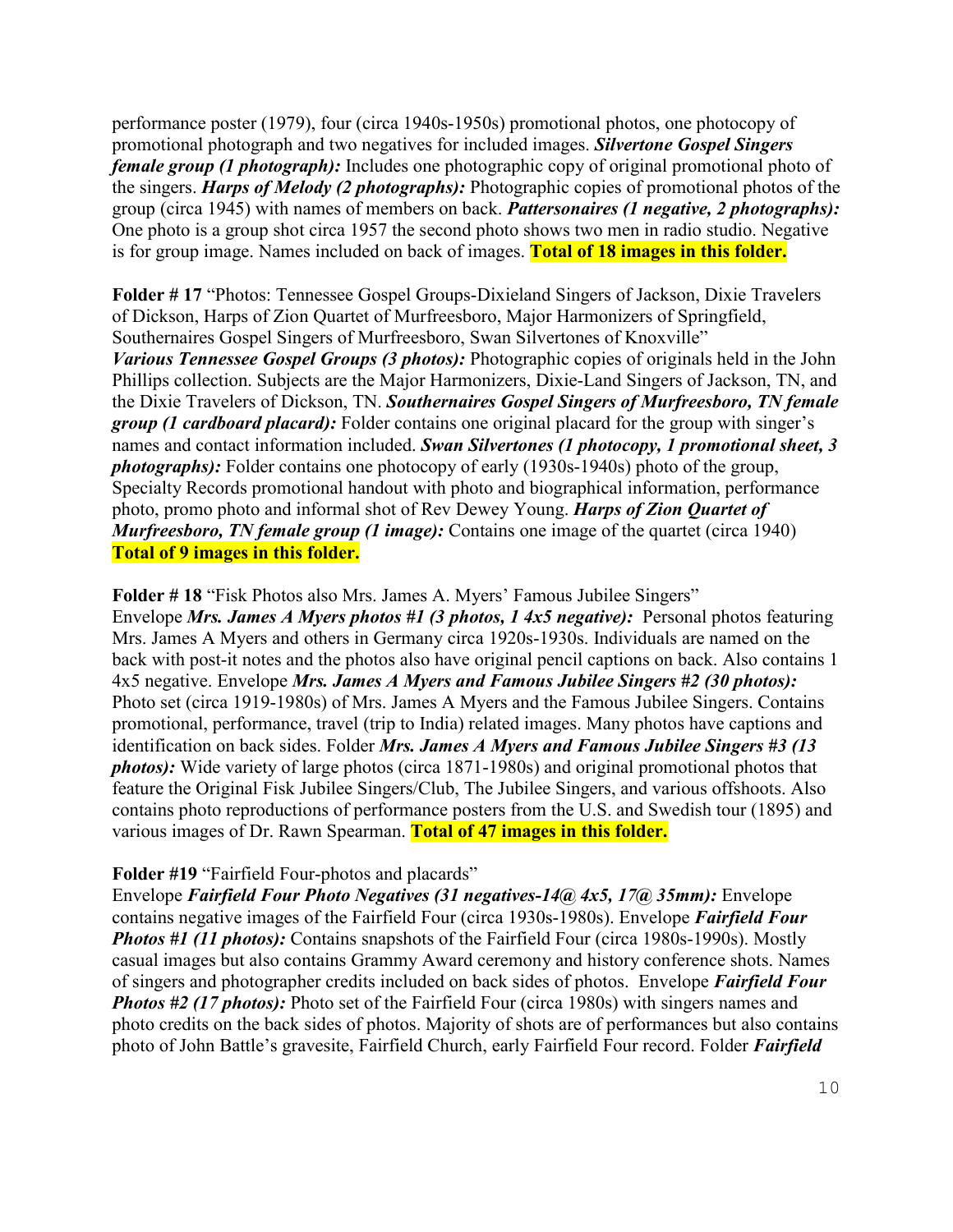*Four Photos #3 (2 photos):* Two large promotional photos of the Fairfield Four. Folder *Fairfield Four Photos # 4 (24 photos, 4 placards):* Collection of historic placards (with photos, song lyrics, contact information, singer's names, advertising etc) promotional materials/photos, performance photos (circa 1930s-1980s). One contact sheet with photos of singers, 1980s era performance photos. Most images have information about singers, events, photographer credits and locations on the back. Total of 106 images in this folder.

# *Box 3*

# **Box 3: VHS Video tapes**

**"Clips for Doug"** T-120 VHS Cassette. Contains various video clips of The Fireside Singers (featuring Willie Frank Lewis circa 1970s), Jordanaires, Phil Harris and Jubilee 4, outdoor meeting/baptizing etc.

# **Box 3: Song/scene list**:

Phil Harris and Jubilee Four, children tap dancing, Daddy Grace Baptizing, children singing, unidentified male quartet skit, outdoor meeting and baptizing

*Fireside Singers*-Before This Time Another Year, Out Of The Depths (lead W.F. Lewis, I Shall Not Be Moved (Ben Vaughn-lead)

*Deep River Boys with Kate Smith*

*Jordanaires*-Something Within Me, Shadrack, My Journey to the Sky, Clancy Lowered the Boom, Joshua Fit The Battle of Jericho, Dig A Little Deeper

**"Canaan Band Pre Anniversary 1992"** HQ-120 VHS video cassette. Voices of Love w/Margaret Spence. "The Lord Loves Me" around 1:40

**"Interview with John Phillips by Tony Ward c. 2003"** HQ-120 VHS video cassette. Interview with John Phillips.

# **Box 3: Cassette Audio Tapes**

1-**Interview with Gordon Stoker**-Brentwood, TN. Nov 19, 2008. 60min

2-**Willie Love's 50th Anniversary** at St. Mark's M.B.C. March 20, 1989. 90min *Song list side A: Congregational singing*-Swing Low Sweet Chariot/My Lord's Getting us Ready *Gospel Lights*-Lord, You've Been So Good *Sister Mattie Lloyd*-You Must Be Born Again/How I got Over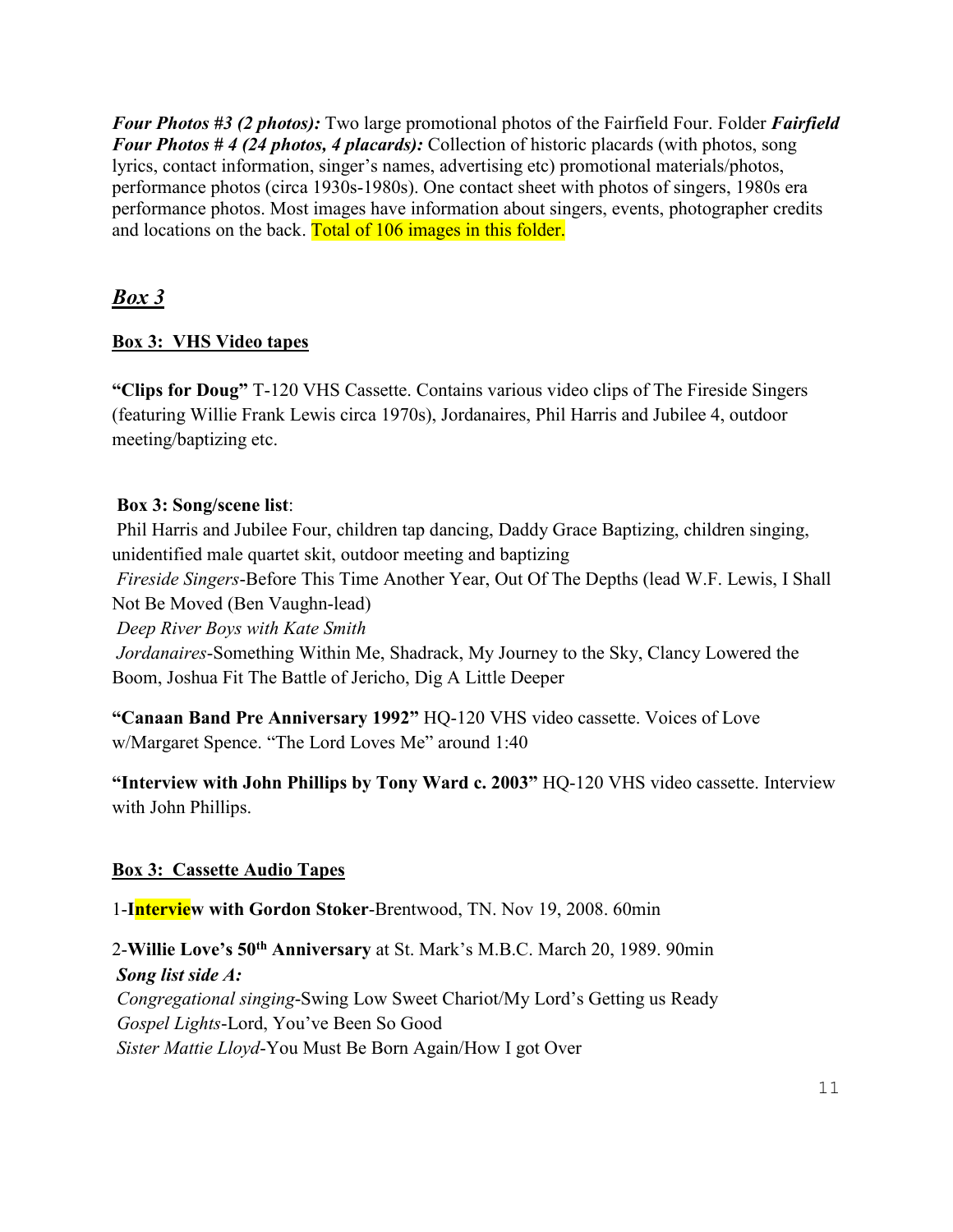*Billie Joe and the Gospel Jubilees*-Just Like He Said He Would/Sending up my Timber (short portion only) Low Down Chariot

## *Song list side B:*

*Van Trees Family*-Lord Show Me the Way *Sons of Glory* (lead, Rev. Shannon)-He Looked Beyond My Faults/Glory, Glory (lead, Frank Newsome) *Parran (?) Choir*-Stumbling Over Me *Chosen Five* (of Mobile)-I'll Fly Away *Willie Love and Voices of Nashville*-The Lord Loves Me

3-**Fireside Singers 45th Anniversary program** 11/13/88 (also features the Fairfield Four). 90min

*Song list side A: Fireside Singers*-I Want to Rest, Noah, My Heavenly Father Watches over Me, Dr. Jesus, He's So Good To Me *Fairfield Four*-Jesus, Hallelujah Song list side B: *Fairfield Four*-(in progress) Dig A Little Deeper

*Gospel Jubilees*(Rutherford, TN)-Just Like He Said He Would, Stand By Me, See About Me, When the Gates Swing Open

4-**Isaac Freeman interview** 8/25/06. 90min

5-**Earl Malone interview.** 60min

6-**Interview w/Isaac "Dickie" Freeman**. Nashville, September, 29<sup>th</sup> 2006. 90min

7-**The Fairfield Four** (with unknown guitar accompaniment circa 1983-84. Unknown source. Short recording (demo?)

**Song list:**

Be What You Are (Richardson) Sign Me Up For the Christian Jubilee (Freeman) Dig A Little Deeper (Hill Freeman, Richardson) Don't Let Nobody Turn You Around (McCrary) Love Like a River (McCrary)

8-**The Fairfield Four**-WRLT 2/7/93. 90min (no song list with tape)

9-**Side A**: Harps of Melody practice in December, 1983. At the Memphis, TN home of Clara Anderson.

### **Song list side A:**

*Harps of Melody*-Lord Bless the Weary Soldier in Vietnam, He's My Everything, I'm a Soldier, Old Time Religion, Job, Remember Me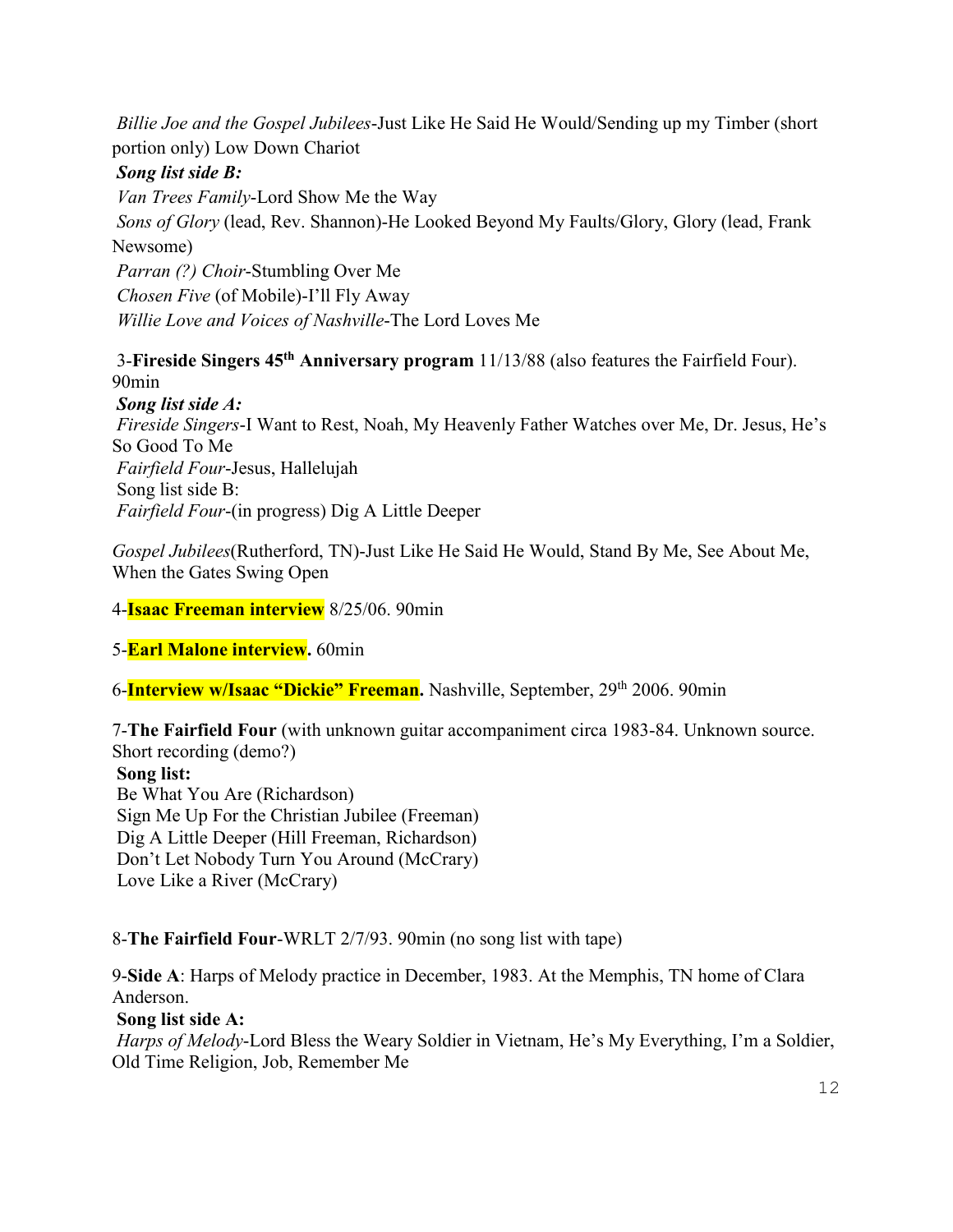*Pattersonaires-*I Need Thee, I Don't Feel No Way Tired, I Shall See Him Face to Face (lead, Al Davis), How Great Thou Art (lead, James Shelton)

**Side B**: Pattersonaires program at the New Salem Baptist Church, Memphis, TN. Detailed performance notes included on separate sheet in cassette case. 90min.

### **Song list side B:**

Holding On (Willie Neal-lead), He's Worthy, He Took the Time To Save My Soul, The Old Landmark, Amazing Grace

10-**Princely Players at St. Paul's Episcopal Church** 3/20/93. Recorded for the "Wade in the Water" series. Contains detailed performance notes on separate sheet in cassette case. **Song list:**

Ride on King Jesus, Go Down Moses, We Shall Walk Through the Valley, I'm A-Rollin', Go In The Wilderness, Rise Shine, Ain't That Good News, I've Been Buked and Scorned, Roll Jordan Roll, "Slave Auction", "Slave Sermon" w/There's A Meeting Here Today, Amazing Grace

12-**Smithsonian Field Tape** (1986). This cassette contains field recordings made by Doug Seroff in preparation for the Festival of American Folklife in 1986. Contains Fireside Singers rehearsal and performances by Rev. Morgan Babb and the Voices of Nashville. Detailed notes enclosed in cassette case. 90 min.

## **Song list side A:**

*Fireside Singers*-Lift Every Voice and Sing, Shepherd Feed My Sheep, Run On, Everybody Ought to Love Their Soul, In My Savior's Care, Wade In the Water, Just A Closer Walk With Thee, The Lord Will Make A Way Somehow, Gonna Live By Your Word, Couldn't Hear Nobody Pray

*Rev. Morgan Babb*-What A Friend We Have In Jesus, Soon Will Be Done, Pray for Me, Move On Up A Little Higher

# **Song list side B**:

*Voices of Nashville*-Cool Down Yonder (lead: John Phillips), I Shall Know Him (lead: Willie Love), Let It Be Me (lead: Love), Peace In the Heaven Above (lead: Huey Brown), Release Me (lead: Love), The Lord Loves Me (lead: Love)

13-**Label title information crossed out**. Detailed liner notes enclosed in cassette case. **Side A:** California Jubilee Singers (not TN group). This is a dub of an East German LP recorded in 1964. No song list for side A. **Side B: Famous Jubilee Singers** under the direction of Mrs. James A. Myers. Recorded during South American tour circa 1956. Personnel includes Starling Hatchett (tenor). 90 min.

# **Song list side B**:

*Famous Jubilee Singers*-Live A-Humble, Good News, Climbing Up the Mountain Children, Unknown Title, Deep River, Swing Low Sweet Chariot, I Got A Robe, Joshua Fit the Battle of Jericho, Unknown, Unknown, King Jesus is A-Listening, Every Time I Feel the Spirit, Little David, Soon Will Be Done,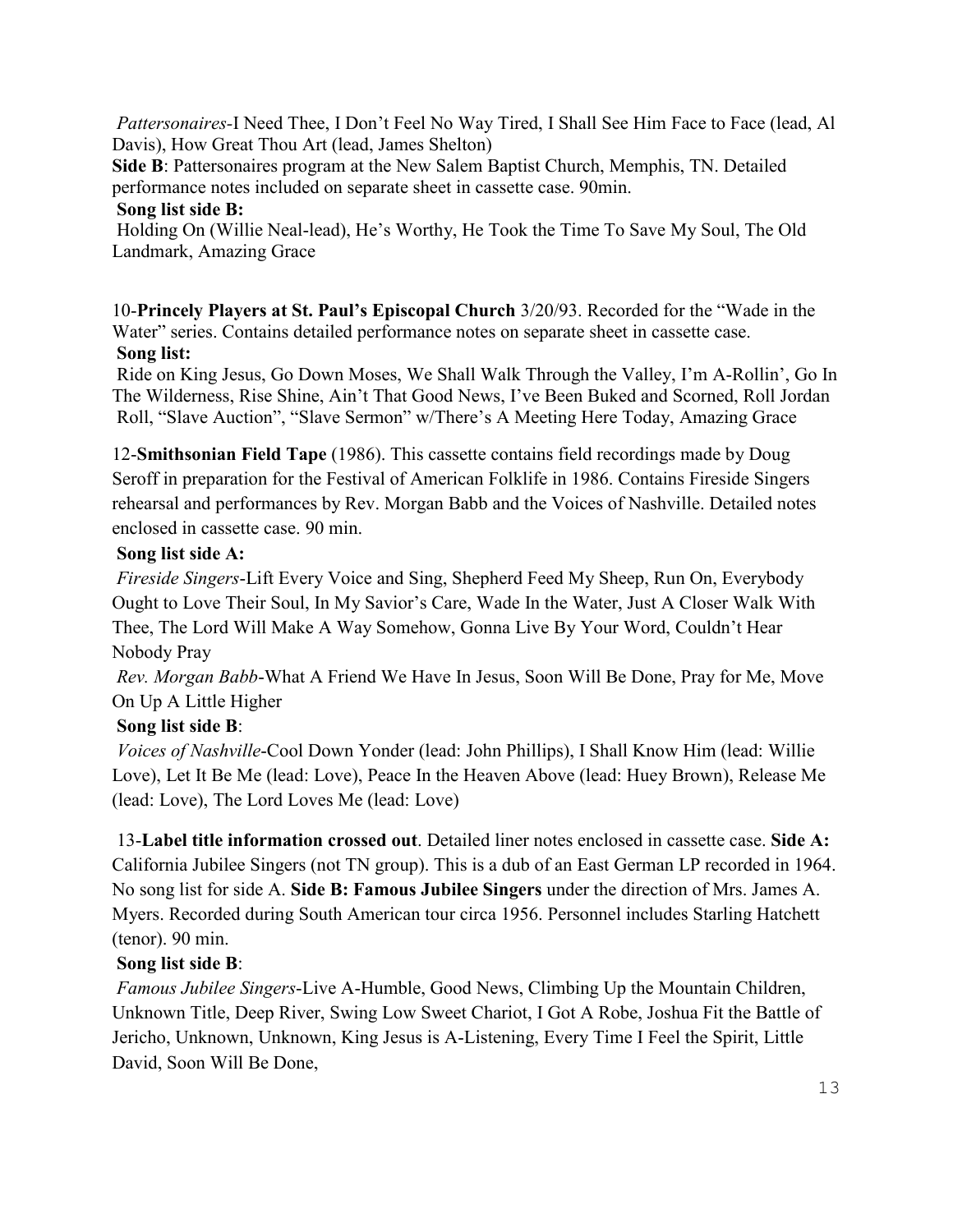*Remaining tracks are by unidentified mixed group*-Live A-Humble, Couldn't Hear Nobody Pray, Oh Mary Don't You Weep.

14-**Princely Players** at St. Paul's Episcopal Church, March 20<sup>th</sup>, 1993. Detailed liner notes with song titles and orders enclosed in cassette case. Songs recorded for the "Wade in the Water" radio series.

# **Song list:**

*Princely Players*-Oh Freedom (Odessa Settles), Roll Jordan Roll, Steal Away, Heaven, We Shall Walk Through the Valley, Get On Board, Swing Low Sweet Chariot, Ride On King Jesus

15-**Fisk University Jubilee Singers**-10/6/91. Performance tape of the group recorded at Meharry Medical College. Card insert has song list and order of performance. 60min.

# **Song list side A:**

Rise Shine, Fare the Well Everybody (at City Cemetery), Gonna Journey Away, Done Opened My Mouth to the Lord.

# 16-**Doug Seroff 1-27-93 2nd Quartet Interview**

No track listing or details included.

# 17-**Doug Seroff on the Fisk Jubilee Singers, 5-11-93**

Wade In The Water. Bernice Johnson Reagon interviews. Doug Seroff on the Fisk Jubilee Singers, 5-11-93

# 18-**Princely Players Sing Spirituals for WADE IN THE WATER**

Performance recording of the Princely Players.

### **Song list:**

Ride on King Jesus, Go Down Moses, Go In The Wilderness, Rise, Shine Light is a Coming, Ain't That Good News, I've Been Buked, Roll, Jordan Roll, Slave Auction, Amazing Grace, Oh Freedom, I Got Shoes, Gospel Train.

### 19-**Doug Seroff Golden Gates/Fisk 10-14-92**

Cassette insert has the note "Transcribers-Doug Seroff ends this interview by identifying himself after his chat with Bernice. Chat is not related to interview. We need this final I.D. Please transcribe all". 60 min.

### 20-**Gospel Harmonettes Anniversary Concert. December 13, 1992**

Cassette of Gospel Harmonettes performance. Copyright, National Public Radio. No track listing. Side 3 and 4.

### 21-**Gospel Harmonettes Anniversary Concert. December 12, 1992**

Cassette of Gospel Harmonettes performance. Copyright, National Public Radio. No track listing. Side 5 and 6.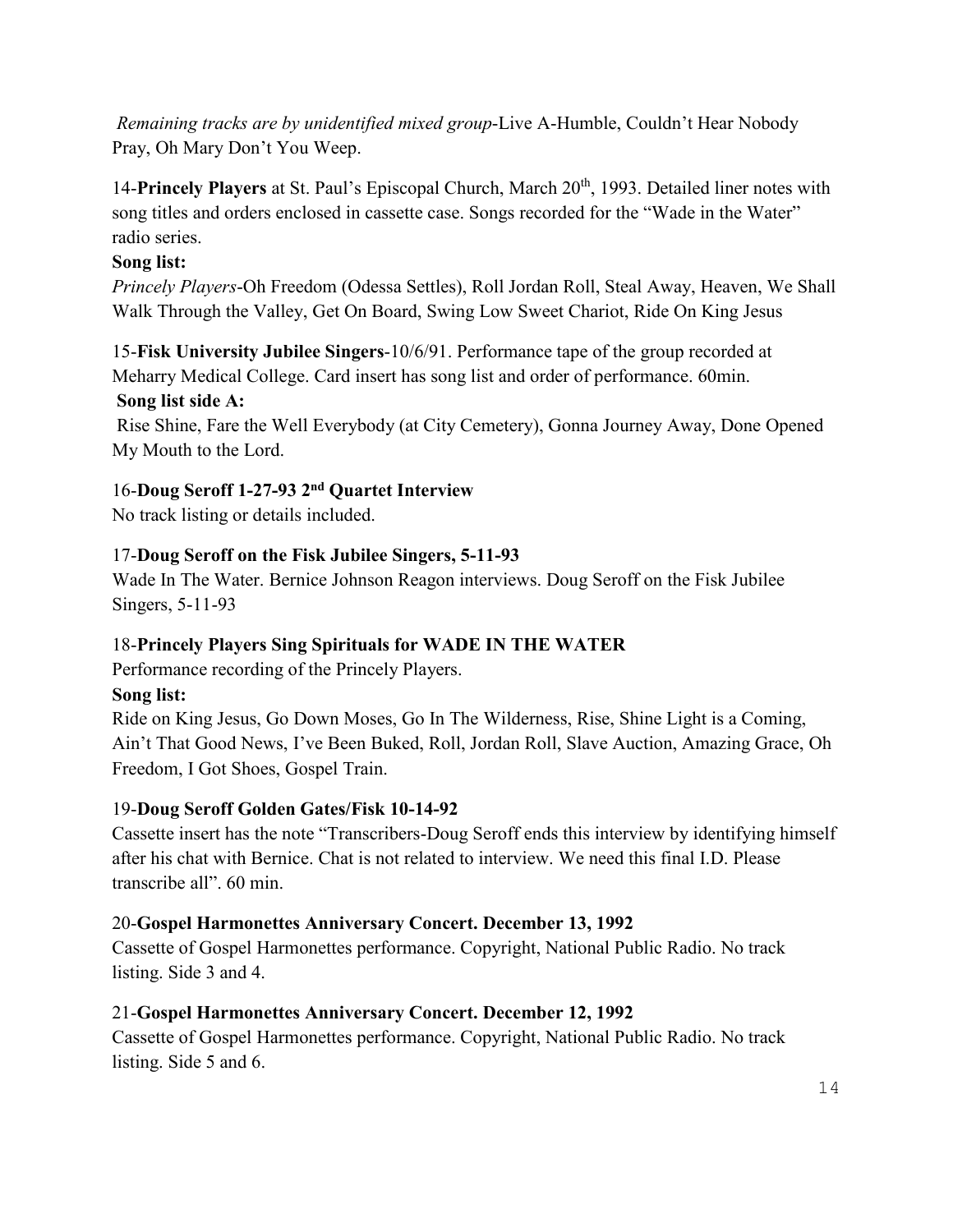# 22-**Gospel Harmonettes Anniversary Concert. December 13, 1992**

Cassette of Gospel Harmonettes performance. Copyright, National Public Radio. No track listing. Side 7 and 8.

### **Box 3: Compact Disc Recordings**

## 1-**CD-R recording of two groups, Fairfield Four and Harps of Melody**. Fairfield Four

recorded by Bruce Nemerov at the 8<sup>th</sup> Annual TN Grassroots Days Festival, 9/25/83 and Harps of Melody recorded at home of Clara Anderson during rehearsal, 8/20/84. Detailed song list in case. Volume and audio condition is good.

## **Song list**:

*Fairfield Four*-God Shall Wipe All Tears Away (lead McCrary), Roll Jordan Roll (Freeman), I'll Rise Again (Freeman), Don't Let Nobody Turn You Around (McCrary and Hill), Jesus is a Rock in a Weary Land (Freeman), I Know the Lord Will Make a Way (Richardson) *Harps of Melody*-I'm Going to Sing and Make Melody, I Need Thee, The Lord Knows What I Need, I'm In His Care, Who Is That Knocking, What A Time, Jesus Will Roll All Burdens Away, Tonight, Roll Jordan Roll, Old Time Religion, I'm A Soldier.

2-**CD-R of various field recordings by Doug Seroff**. Recording features the Harps of Melody rehearsal (8/20/84), Nashville Jubilee Singers in concert at John Wesley Church in Nashville (3/23/83) and the Fisk University Jubilee Singers sound check and convocation performance for Jubilee Day Commemoration at the Fisk University Chapel (10/6/88). Sound quality and volume is good. Detailed song list in case.

# **Song list**:

*Harps of Melody*-He's My Everything, Two Little Fishes and Five Loaves of Bread, Walk in Jerusalem

*Nashville Jubilee Singers*-They Led My Lord Away, Were You There, He Never Said a Mumbling Word, God So Loved the World.

*Fisk University Jubilee Singers*-Steal Away, Great Day, Rise Shine, Steal Away, I Couldn't Hear Nobody Pray, The Gold and the Blue, Steal Away, Every Time I Feel The Spirit, Couldn't Hear Nobody Pray, Rock My Soul.

3-**CD-R of live recordings of the Fairfield Four.** Performances include "Home of the Heroes" concert in Bessemer, AL Civic Center Auditorium (9/30/90), Nashville Summer Lights Festival (6/3/83) and a rehearsal recording in Brighton, AL (early 1984) for the "On the Battlefield" film. Sound quality and volume is good. Detailed song list in case.

### **Song list**:

Today, Hallelujah, Shadrach, Dig A Little Deeper, Remember Me, Hallelujah, Swing Low Sweet Chariot, Jesus Is Ready, I'll Rise Again, Don't Let Nobody Turn You Around, Be What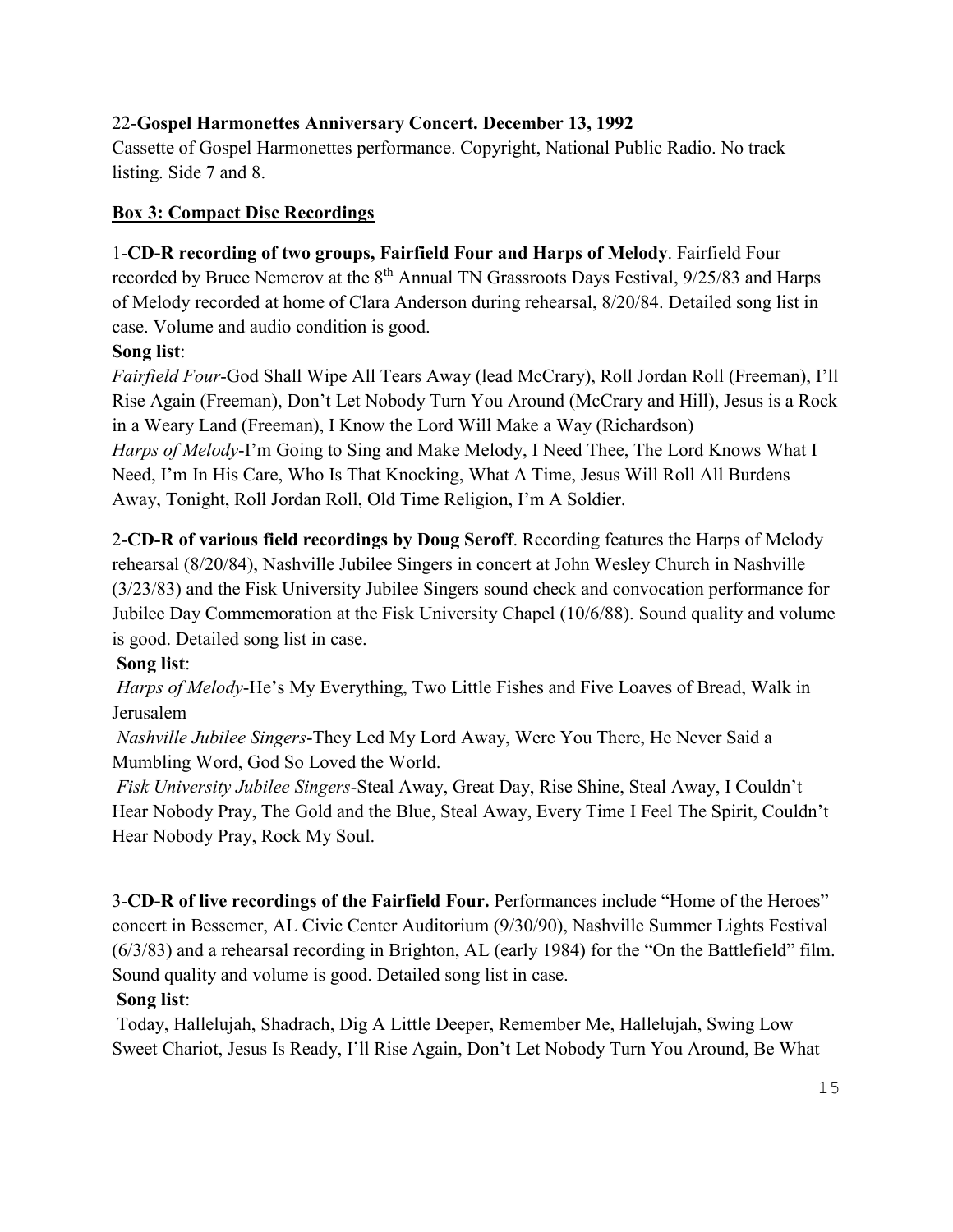You Are, Remember Me, Hallelujah, Roll Jordan Roll, Don't You Let Nobody Turn You Around, Be What You Are.

4-**CD-R re-recording of cassette of "The Fairfield Four…Expanded**" Dig A Little Deeper/Back to Basics (Vortex #101, 1989). CD case has photocopy of original cassette insert card with song list and names of singers. Volume is good. Sound quality varies. Detailed song list in case.

# **Song list**:

Hallelujah, I Couldn't Hear Nobody Pray, His Love Is Like a River, Talk to the Man Above, Noah, Walk This Road to Glory, Dig A Little Deeper, Don't Let Nobody Turn You Around, Leaning and Depending, You Can't Beat God Giving, Swing Low Sweet Chariot, I Thank You Jesus, Shadrach Meshach and Abednego, Roll Jordan.

5- **CD-R of various field recordings by Doug Seroff**. Recording features performances of The Voices of Nashville (2/16/86), Way Plain Travelers of Knoxville (3/1/86), The Fairfield Four rehearsal (4/30/88) and Spirit of Memphis rehearsal (7/30/83). Volume and sound quality good. Detailed song list in case.

Song list:

*Way Plain Travelers*-God Is Coming Back, Your Tears, Don't Forget to Remember, God Rode in a Windstorm, The Lord Will Make a Way, Jesus Will Fix It, Lord I Just Want to Thank You, Please Be Patient, Lord Help Me to be Strong.

*Fairfield Four*-My Life Will Be Sweeter Someday, I Know I've Been Changed, What Could I Do.

*Spirit of Memphis*-You Better Run, Happy in the Service of the Lord, Jesus Traveled This Road Before.

6-**CD-R recording contains air checks of performances by the Fireside Singers from radio station WAMB**-Donelson circa 1982-83. Also contains two recordings of the Fireside Singers from WLAC-Nashville (circa 1950s). Tracks 8, 9 are of good quality and volume. Detailed song

list in case.

Song list:

Nearer My God to Thee, Closing Theme, Theme, Daniel Saw the Stone, Have You Got Good Religion, Everybody Ought to Love Their Soul, Wade in the Water (incomplete) Gospel Train, When the Roll is Called.

# 7-**CD-R recordings of air checks of performances by the Fireside Singers on WAMB-**

**Donelson** Sunday morning radio shows 1982-85. Tracks 17-24 are of good quality and volume. Detailed song list in case.

**Song list**: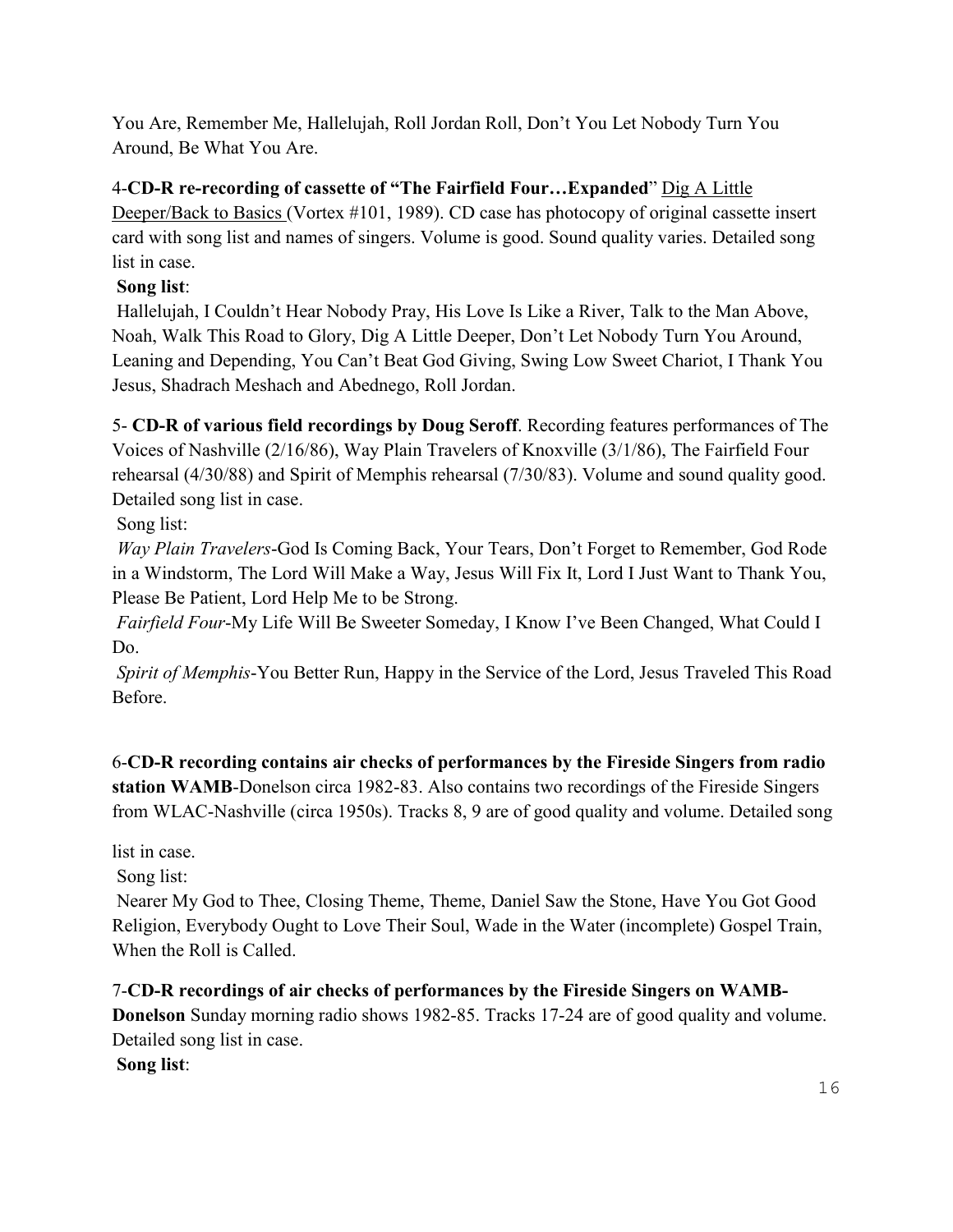Theme, In My Saviors Care, Does Jesus Care, On My Way to Heaven Anyhow, Theme, Jesus Met the Woman at the Well, Steal Away, Theme, Before This Time Another Year, Everybody Ought to Love Their Soul, I've Got a Witness in Heaven, Closing Theme, Does Jesus Care, Run On, Shadrach, Gonna Live By Your Word, I Made a Vow To The Lord, Lift Every Voice and Sing, Noah, Everybody Ought to Love Their Soul, I Made a Vow To The Lord, Anyhow, In My Saviors Care.

# 8-**CD-R recordings of air checks of performances by the Fireside Singers on WAMB-**

**Donelson** Sunday morning radio shows 1982-85. Detailed song list in case.

# **Song list**:

Theme (When I've Sung My Last Song), Daniel Saw the Stone, I Couldn't Hear Nobody Pray, Nearer My God to Thee, Theme, Lord, I've Tried, Shepherd Feed My Sheep, I Shall Not Be Moved, Theme, Daniel Saw The Stone, I Trust in God, Come in the Room, Nearer My God to Thee, Theme, Daniel Saw the Stone, I Shall Not Be Moved, Theme, Packing Up Getting Ready, I'll Rise Again, Farther Along, Theme.

# 9-**CD-R re-recording of 78rpm acetates that were originally recorded for airplay on**

**WDIA-Memphis circa 1950s.** Performers include the Dixie Nightingales, Spirit of Memphis, Queen C. Anderson and Brewster Singers, Southern Wonders, Sons of Jehovah, Songbirds of the South and the Brewsteraires. Detailed song list in case. Mr. Seroff mentioned that some of the recordings in this set are available on a reissue LP of gospel music titled Bless My Bones: Memphis Gospel Radio. One is on the P-Vine label (#9051) and the second on Rounder (#2063) **Song list**:

*Dixie Nightingales*-Music in the Air, In My Saviors Care, Living For Jesus *Spirit of Memphis*-Two Little Fishes and Five Loaves of Bread, Blessed Are The Poor In Spirit, Sending Up Material, Walk of Life, The Lord Will Make a Way, Milky White Way, Savior Don't Pass Me By, I Don't Know Why.

*Queen C. Anderson & Brewster Singers*-Bank in the Sky, Walk Thru the Water

*Southern Wonders*-Anyhow, Lord Stand By Me

*Sons of Jehovah*-John the Revelator, On Calvary

*Songbirds of the South*-He is Able

*Brewsteraires*-So Glad

10-**CD-R "Unissued Material (Tennessee Gospel Artists)"** Disc features recordings by Rev. W.M. Anderson and the Jordan River Singers, RCA Victor test pressing of Pattersonaires, Famous Jubilee Singers, Sun test pressing of Southern Jubilees, Sun test pressing of Prisonaires, and air check recording of the Fairfield Four. Recordings circa late 1940s. Recordings are of good quality and volume. Detailed song list in case.

# **Song list**:

*Rev. W.M. Anderson and the Jordan River Singers*-Jesus on the Mainline, When We Get Over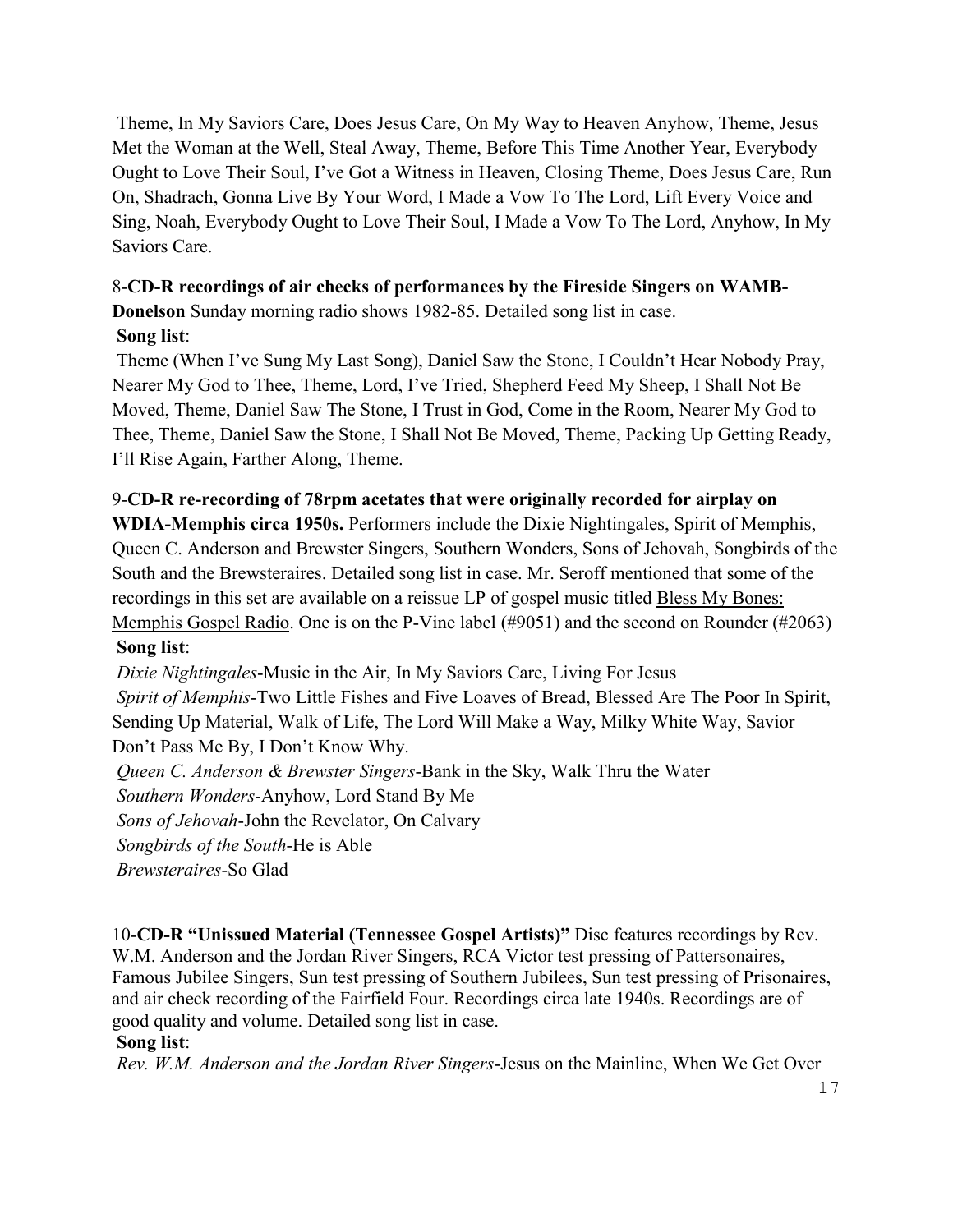*Pattersonaires*-I Found the Answer, The Old Landmark *Famous Jubilee Singers (Dir. Mrs. James A. Myers)-*Walkin' on the Green Grass *Southern Jubilees*-There's A Man In Jerusalem *Prisonaires*-Frank Clement, My God Is Real *Fairfield Four*-Lord I've Tried, What Could I Do

#### **Box 3: Paper/correspondence etc.**

#### **Folder #1** "Souvenir Books"

Folder contains four souvenir booklets. Two are from the Nashville Gospel Arts Day (1988, 1989) one copy of the Birmingham Quartet Scrapbook from the Jefferson County quartet reunion in Birmingham, AL on October 12, 1980 and one copy of the booklet for the Program in Black American Culture presented by the Smithsonian in 1981. Booklet articles about the quartets were researched and written by Doug Seroff. Each has detailed information on the groups, individual singers, histories and many historic and current photographs of the quartets and their personnel.

#### **Folder # 2** "The Tennesseans"

This folder contains information pertaining to The Tennesseans (aka Donavin's Famous Tennesseans/The Original Tennesseans. Materials include: Photo copy of contents of "Selections of Plantation Songs" (circa 1880s) with song lyrics, melody notation, description of group etc. Includes photo copy of an account of the first commencement of Meharry Medical College (circa 1876-79) at which the Tennesseans performed. There are two pages from the Walden College Catalog (1921-22) with a history of the Tennesseans fund raising tour to raise money for a school building. One page from the Nashville Daily American (Feb. 23<sup>rd</sup>, 1883) describes a performance of the Tennesseans. Two pages of a performance review of the Tennesseans from the Chicago Evening Journal, February  $17<sup>th</sup> 1874$  (reprint is from February of 1941). Photocopy of Donavin's Original Tennesseans performance ad from 11/13/1880. There is also a small set of correspondence to and from Mr. Seroff regarding the history of the Tennesseans. All reprints have been highlighted to emphasize the text related to the Tennesseans.

#### **Folder #3** "Additions to Prior Delivery"

Miscellaneous items that were delivered after initial consignment of items from Mr. Seroff. Folder contains: John Phillips funeral program/obituary (January 8, 2011), NEA Folk Arts Program Site Visit Report for the 1988 and 1989 Gospel Arts Day at Fisk University, transcript of interview of Gordon Stoker by Doug Seroff and Alan Stoker (November, 2008) about the Jordanaires, Sister Rosetta Tharpe, Golden Gate Gospel Quartet and Elvis Presley. Also contains Mr. Seroff's draft for the notes included with the booklet for the 1989 Gospel Arts Day.

#### **Folder # 4** "Negatives, Archival Information"

*Negatives:* Envelope contains five negatives of promotional images of the Dixie Nightingales,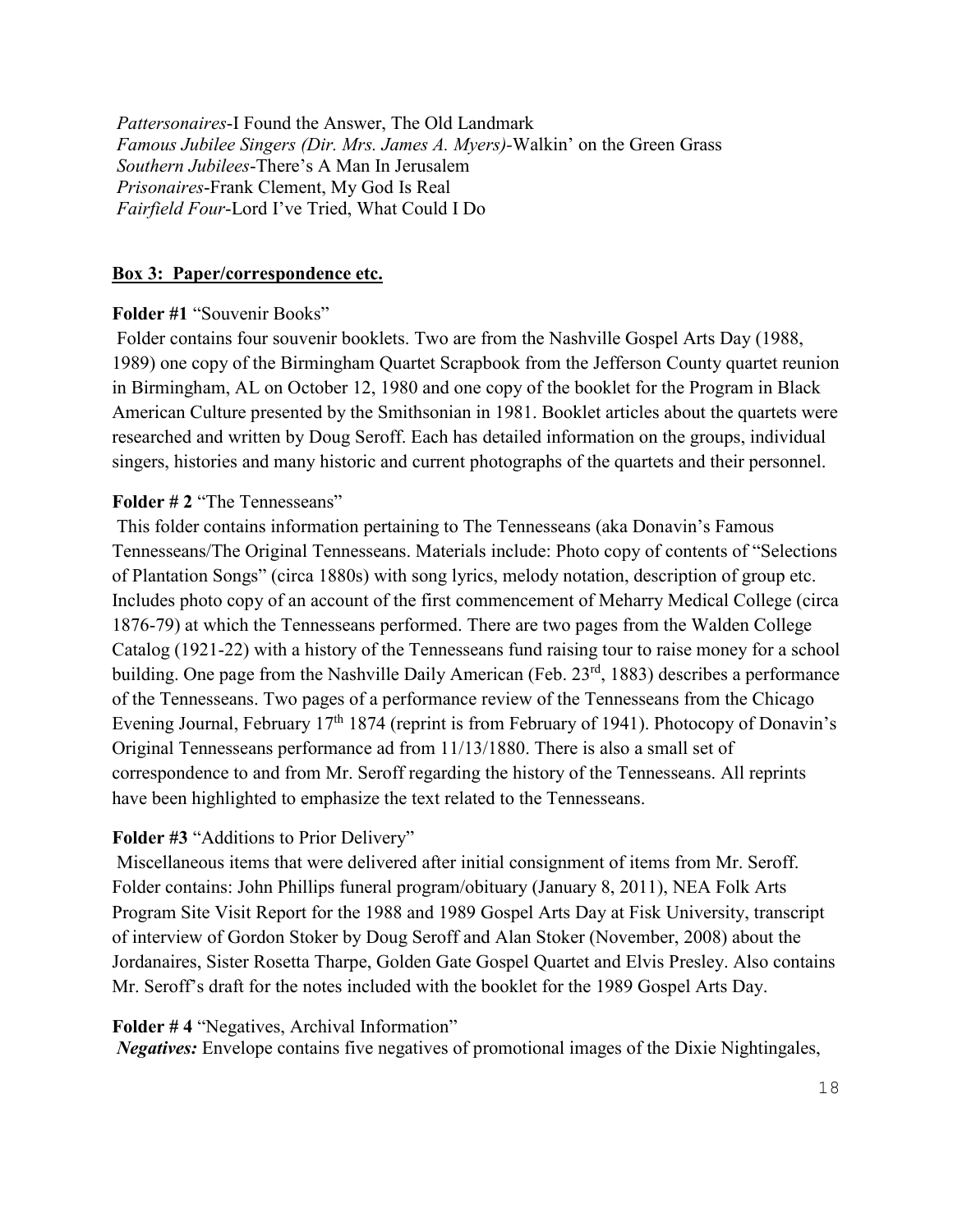Gospel Writers, Gospel Writers/Elijah Jones, James Darling and the Southern Wonders. Also contains a collection of papers describing other gospel quartet related papers, photos etc that Mr. Seroff donated to the Nashville Public Library special collections. Also contains cover letter explaining contents of this folder. **Total of 5 images in this folder**.

# *Box 4*

### **Envelope #1** "John Battle Datebook"

Envelope contains John Battle's datebook for 1947 with names, addresses and performance dates and locations.

## **Folder #2** "Fairfield Four Notebook/Bylaws"

Official notebook of the Fairfield Four (circa 1940s) Containing detailed notes about song arrangements, bylaws, fines for member's infractions, song lyrics, finances/treasury numbers, early histories, stage introductions, minutes of meetings and news clippings on a variety of subjects (The Fairfield Four, current news, sports-boxing, poetry etc. )

## **Folder #3** "John Battle Notebook"

John Battle's personal notebook containing song lyrics, "thoughts for the day", Ten Commandments, poems etc.

# *Box 5 (restricted Fisk Jubilee Singers material)*

**Folder #1** "Mrs. James A Myers/Louise Davis-Fisk Jubilee Singers Misc". Materials related to the Fisk Jubilee Singers spanning 1940s-1990s. Contains newspaper announcements and reviews, thank-you letters to Myers from a variety of sources, Mr. Seroff's detailed notes about performances, programs, singers, speeches etc. 1980s-90s Fisk Jubilee Convocation and Jubilee Day program sheets (Mr. Seroff's reviews on some events enclosed in the individual programs). Also contains letter of introduction of Myers to General Eisenhower from Cordell Hull.

**Folder #2** "from Ms Louise Davis-Original documentation from Mrs. James A. Myers" Materials related to the Fisk Jubilee Singers spanning 1920s-1950s. Includes newspaper and magazine stories about performances, tours abroad, correspondence, performance programs, Press Book with history etc of Fisk Jubilee Singers. Contains some acidic papers (newsprint etc)

# **Folder #3 "Fisk University Quartet Interviews"**

Detailed transcripts of interviews (many from included cassettes) spanning the 1980s-2000s with Fisk University Quartet singers conducted by Doug Seroff in the 1980s. Also included are some detailed biographies of some of the interviewees as well as 1950s Fisk Singers tour itineraries and newspaper report from the Tennessee Tribune about Matthew Kennedy's 90<sup>th</sup> birthday.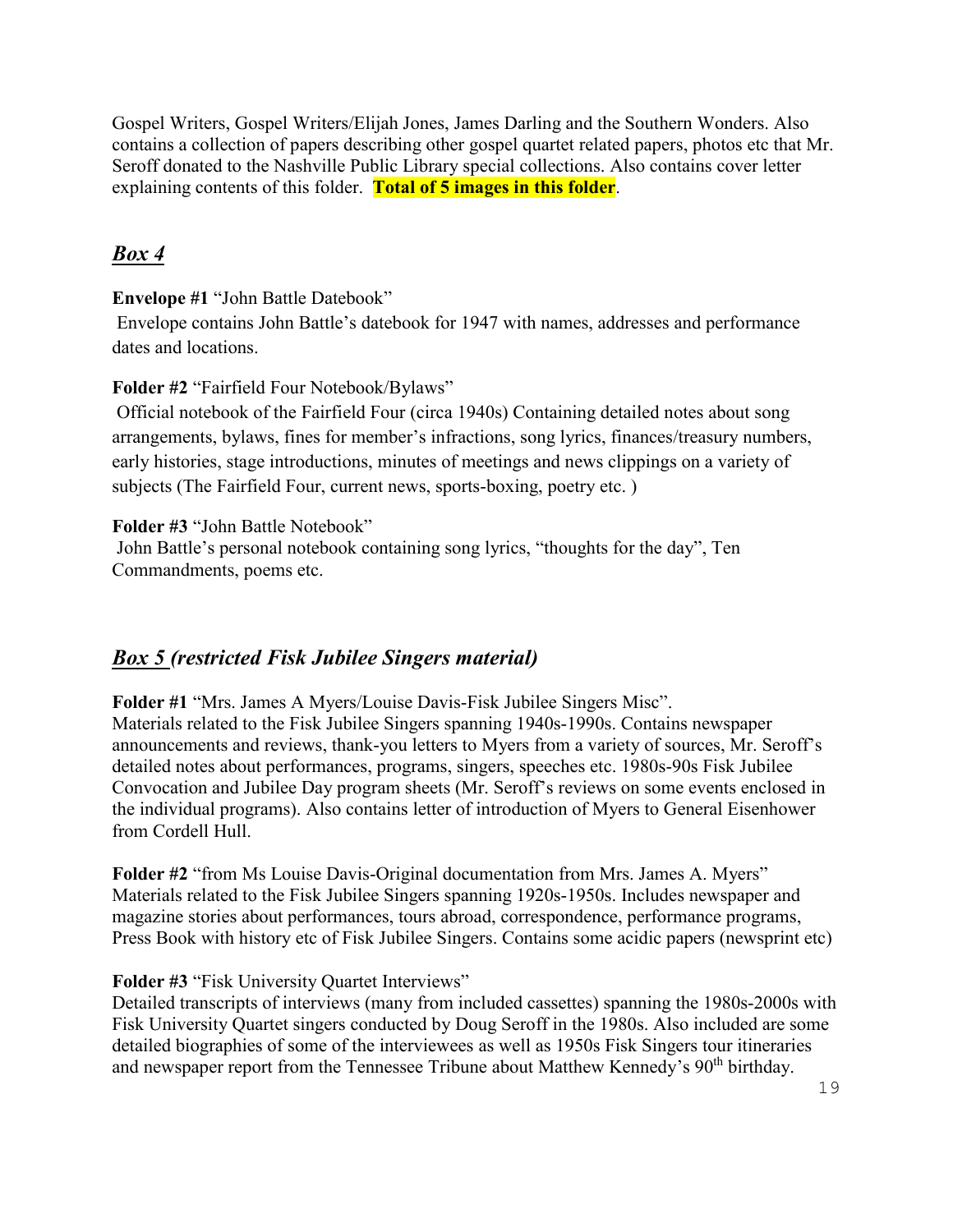**Folder #4** "Nashville Princely Players file/Nashville Jubilee Singers file"

 *Subfolder 1*-Princely Players File: Papers spanning 1970s-2000s relating to the Princely Players group that used a capella singing and drama to trace the history and experience of African Americans. Originally formed by former Fisk graduate and Jubilee singer German Wilson. File contains programs (and Doug's review/notes of the performance), press releases, correspondence to Doug Seroff, group member biographies, recording log.

 *Subfolder 2*-Nashville Jubilee Singers: Papers relating to the group formed by former Fisk singer W. A. Collier. File spans the 1970s-1980s and contains programs with performance and biographical information, names and addresses of members.

**Folder #11** "Nashville/Tennessee miscellaneous"

Folder contains material relating to gospel groups in Nashville, Knoxville and other areas in Tennessee. Mostly newsprint or copies of newspaper articles spanning 1880s-2000s on gospel music, African American gospel/popular/country music in Nashville, 1880s era copies of news articles about Jubilee singers (Fisk, Excelsior), performance announcements (Sister Rosetta Tharpe, Fairfield Four), prison gospel singing, sacred steel guitar etc. Also contains performance performance/event announcements.

#### **Folder #19** "Obituaries and Obsequies-Nashville (various)"

Folder contains material spanning 1990s-2000s. Includes funeral programs and newspaper obituary clippings for former members of the Fireside Singers, Jubilee Singers, Fisk Jubilee Singers, Singing Tornados, bluegrass/gospel producer Jim Stanton (Rich-R-Tone/Champ) and R&B singer Gene Allison.

#### **Cassette Tapes:**

- 1-Starling Hatchett (tape 2) 60min
- 2-Starling Hatchett 6/10/83 90min
- 8-Nathaniel Dickerson 6/19/89 Tape #1 90min
- 9-Nathaniel Dickerson 6/19/89 Tape #2 90min
- 10-Matthew Kennedy interview 1/25/89 60min

11-(Side B)Matthew Kennedy part two 1/25/89 (Side A) Tom Lacy's porch 90min (with noise reduction checked)

- 14-Jerome J Wright tape #1 3/22/83 60min
- 15-Rev. Jerome Wright tape #2 3/22/83 60min
- 22-Interview w/Wm. A Collier 3/28/83 90min
- 27-Dr. Rawn Spearman 6/19/89 90min
- 29-Herbert Rutherford 6/9/83 90min
- 33-JW Whittaker interview 5/21/91 90min
- 34-Daniel Andrews interview June 15<sup>th</sup>, 1989 90min

11-**The Nashville Jubilee Singers**-Fisk University Chapel-1979. Cassette with 10 songs and introduction to performance. Contains a list of songs and order of performance. **Song list:**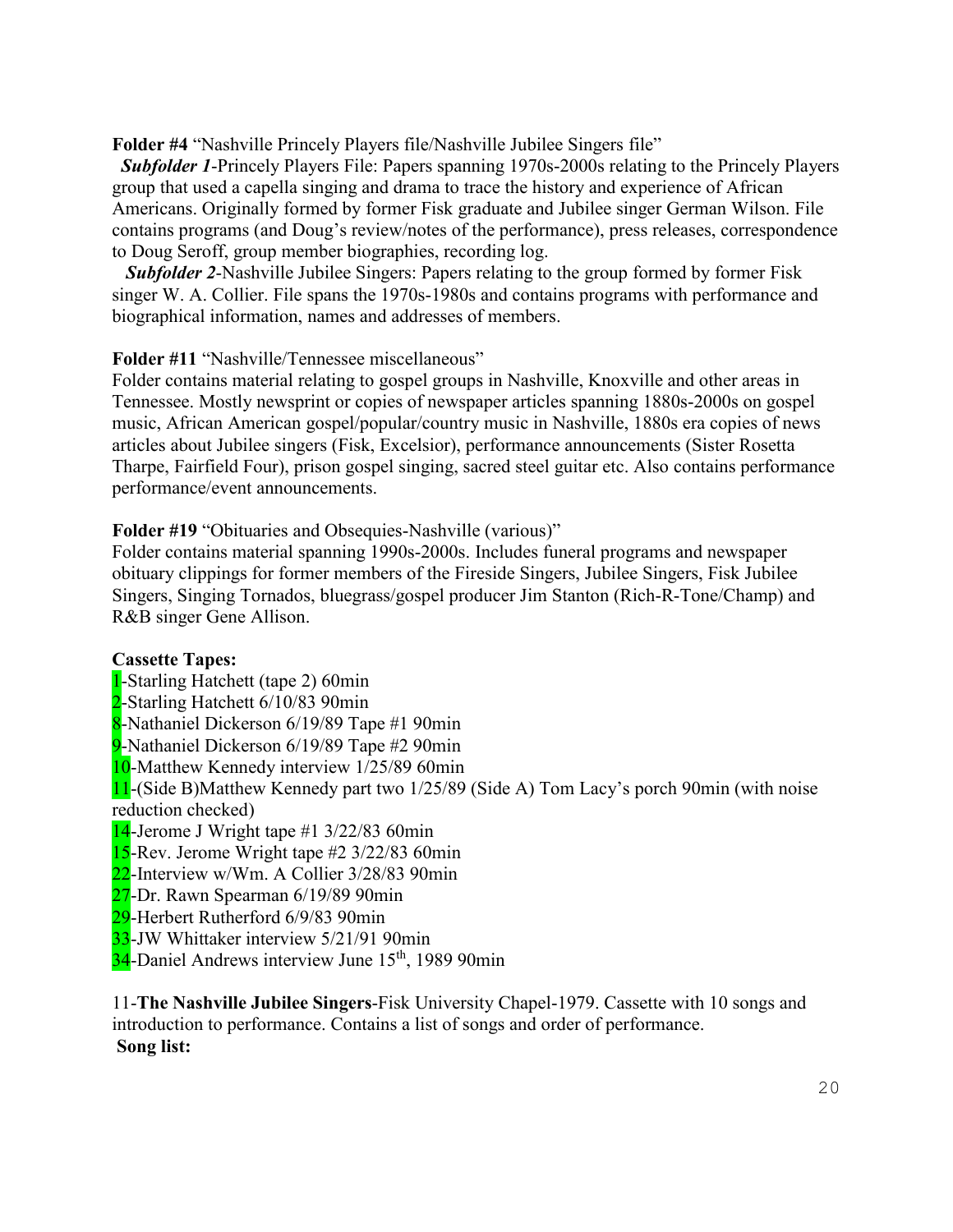Introduction, Steal Away, Shepherd Feed My Sheep, Down By The Riverside, Wade in the Water, The Lord's Prayer, Mandy Lou, Go Down Moses, Shout All Over God's Heaven, Lift Every Voice and Sing, Climbing Up the Mountain

**Folder** *Nashville Jubilee Singers (3 photos):* Series of photographs taken by Robert Cogswell of singers performing at the 1989 Gospel Arts Day. Singers are NOT identified in this series.

## **VHS Videos**

**"Gospel Arts Day location shoot. July, 23rd, 1988** *Don't Let Nobody Turn You Around* **(WSM-TV)"** T-120 VHS video cassette. Features raw footage and location shots of Fisk University Jubilee Hall, Helen Hebb interview, Fairfield Four rehearsal, CBS Singers rehearsal, Mrs. Essie Battle at her home in Nashville, Beth Howse at Ella Sheppard's gravestone, location shots of City Cemetery, Nashville, TN.

# **List of clips**:

Fisk University Jubilee Hall exterior/interior, Interior of Appleton Room, Helen Hebb interview, Fairfield Four rehearsal, CBS Singers rehearsal, Exterior of St Mark M.B. Church, Mrs. Essie Battle at her home in Nashville, Beth Howse at Ella Sheppard's gravestone, City Cemetery-Nashville, TN.

# **"Components for Gospel Arts Day 1988 Video Documentary /Voices of Nashville-Fairfield**

**Four 4/5/88"** ES/T-120 VHS video cassette. Video of "Nashville Gospel" show aired on WSM TV. Featuring Voices of Nashville circa mid 1980s (with Willie Love and John Phillips) and circa early 1990s (with Willie Love), comedian J.T.Stewart, and Fairfield Four and interviews with singers Willie Love and Rev. Samuel McCrary.

# **WSM Nashville Gospel TV show**:

*Voices of Nashville*-Lord I Want You to Help Me *Tommy Lewis* interview with Willie Love *Voices of Nashville*-The Lord Loves Me (lead, Willie Love) *J.T. Stewart* (comedian) *Tommie Lewis* interviews-Deborah Talley, Willie Love *Voices of Nashville*-Stay With Me Jesus

# **Components for Gospel Arts Day 1988 Video Documentary**

*Fairfield Four*-Have I Given Anything Today, Don't Let Nobody Turn You Around, Be What You Are, Dig A Little Deeper, Hallelujah, Couldn't HEAR Nobody Pray, Roll Jordan Roll, I've Got Jesus That's Enough,

*Teresa Hannah*-Interviews Rev. Samuel McCrary

**"Components for Gospel Arts Day 1988 Video Documentary filmed at WSM-TV studio, Nashville"** T-120 VHS video cassette. Video tape of interviews conducted by Doug Seroff and